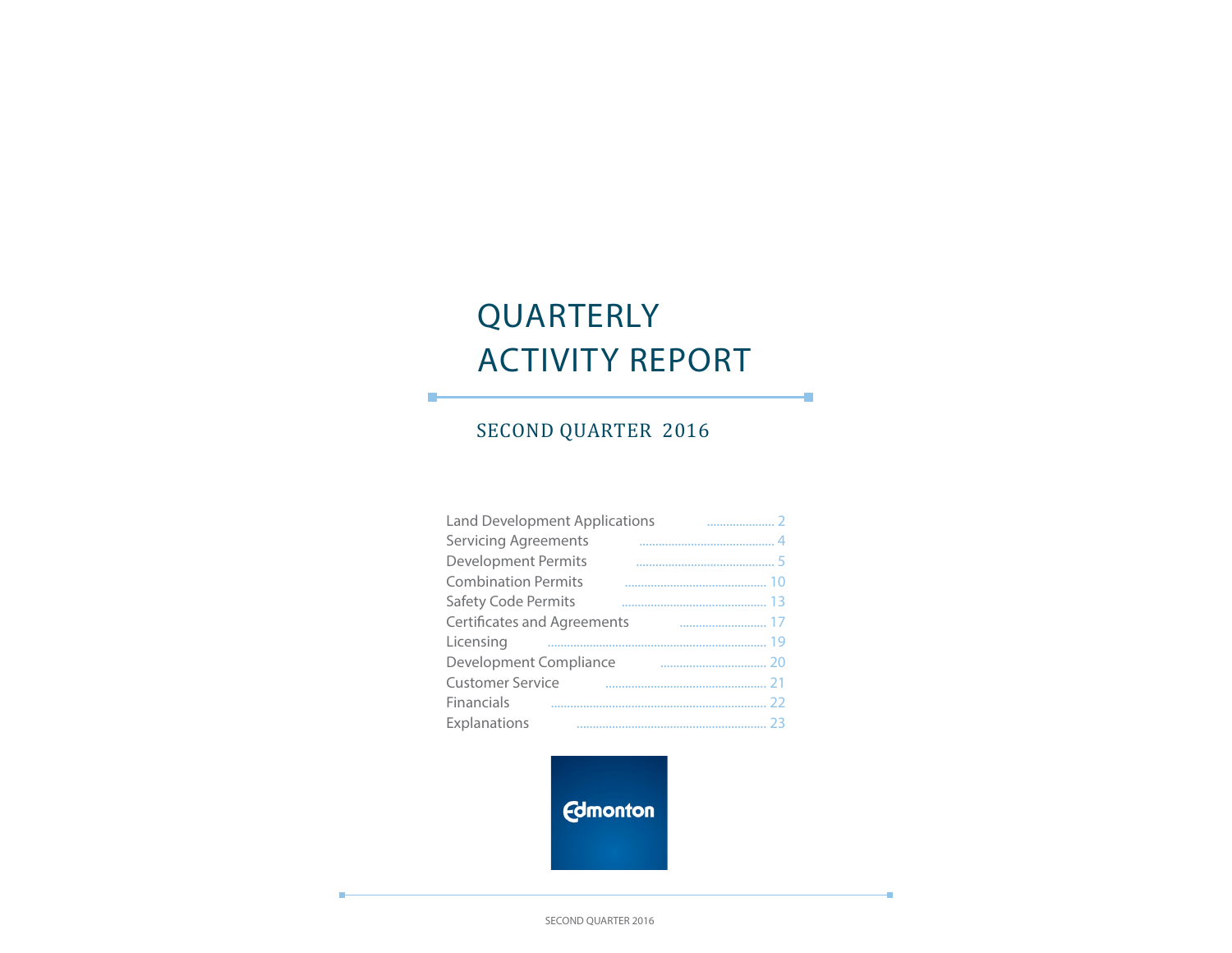## <span id="page-1-0"></span>LAND DEVELOPMENT APPLICATIONS

A land development application (LDA) is required for any of the following:

- subdivide land into two or more parcels (subdivision),
- create bare land condominium units (subdivision),
- convert existing buildings into condominiums (condominium conversion),
- create or amend an Area Structure Plan or Neighbourhood Structure Plan (ASP or NSP),
- change the zoning of land (rezoning), or
- close a portion of roadway (road closure).

Plans, rezonings, and road closures require approval by City Council. Subdivisions are approved by the Subdivision Authority.

LDAs vary significantly in complexity and completion time. Some factors that influence timelines include whether assessments, circulation to other civic agencies, or public meetings are required. The single most common cause of delay in processing LDAs is incomplete or insufficient information.

### 1

### Subdivision Applications



## 1

### Subdivision - Single Family Lots



|                                    |         |                |                |     |         |                |    |    | % Change                      | % Change | % Change        |
|------------------------------------|---------|----------------|----------------|-----|---------|----------------|----|----|-------------------------------|----------|-----------------|
|                                    |         |                |                |     |         |                |    |    | Q1 2016 - Q2 2015 - YTD 2015- |          |                 |
|                                    | Q1 2015 | Q <sub>2</sub> | Q <sub>3</sub> | Q4  | Q1 2016 | Q <sub>2</sub> | Q3 | Q4 | Q2 2016                       | Q2 2016  | <b>YTD 2016</b> |
| 1 Subdivision                      |         |                |                |     |         |                |    |    |                               |          |                 |
| <b>Applications Submitted</b>      | 71      | 76             | 95             | 127 | 98      | 78             |    |    | $-20%$                        | $+3%$    | $+20%$          |
| <b>Applications Approved</b>       | 76      | 100            | 80             | 123 | 103     | 118            |    |    | $+15%$                        | $+18%$   | $+26%$          |
| Single Family Lots Applied For     | 1240    | 190            | 512            | 612 | 678     | 472            |    |    | $-30%$                        | $+148%$  | $-20%$          |
| Multiple Family Lots Applied For   | 21      | 11             | 8              | 20  | 18      | 6              |    |    | $-67%$                        | $-45%$   | $-25%$          |
| <b>Commercial Lots Applied For</b> | 4       | 3              |                | 19  | 9       |                |    |    | $-78%$                        | $-33%$   | $+57%$          |
| Industrial Lots Applied For        |         | 3              |                | 12  |         |                |    |    | $-71%$                        | $-33%$   | $+80%$          |
| Other Lots Applied For             | 45      | 3              | 8              | 56  |         |                |    |    | $-29%$                        | $+67%$   | $-75%$          |
| 2 Condominium                      |         |                |                |     |         |                |    |    |                               |          |                 |
| <b>Applications Submitted</b>      | 41      | 35             | 51             | 52  | 43      | 71             |    |    | $+65%$                        | +103%    | +50%            |
| Condominium Units Approved         | 1034    | 597            | 969            | 983 | 446     | 1575           |    |    | +253%                         | $+164%$  | $+24%$          |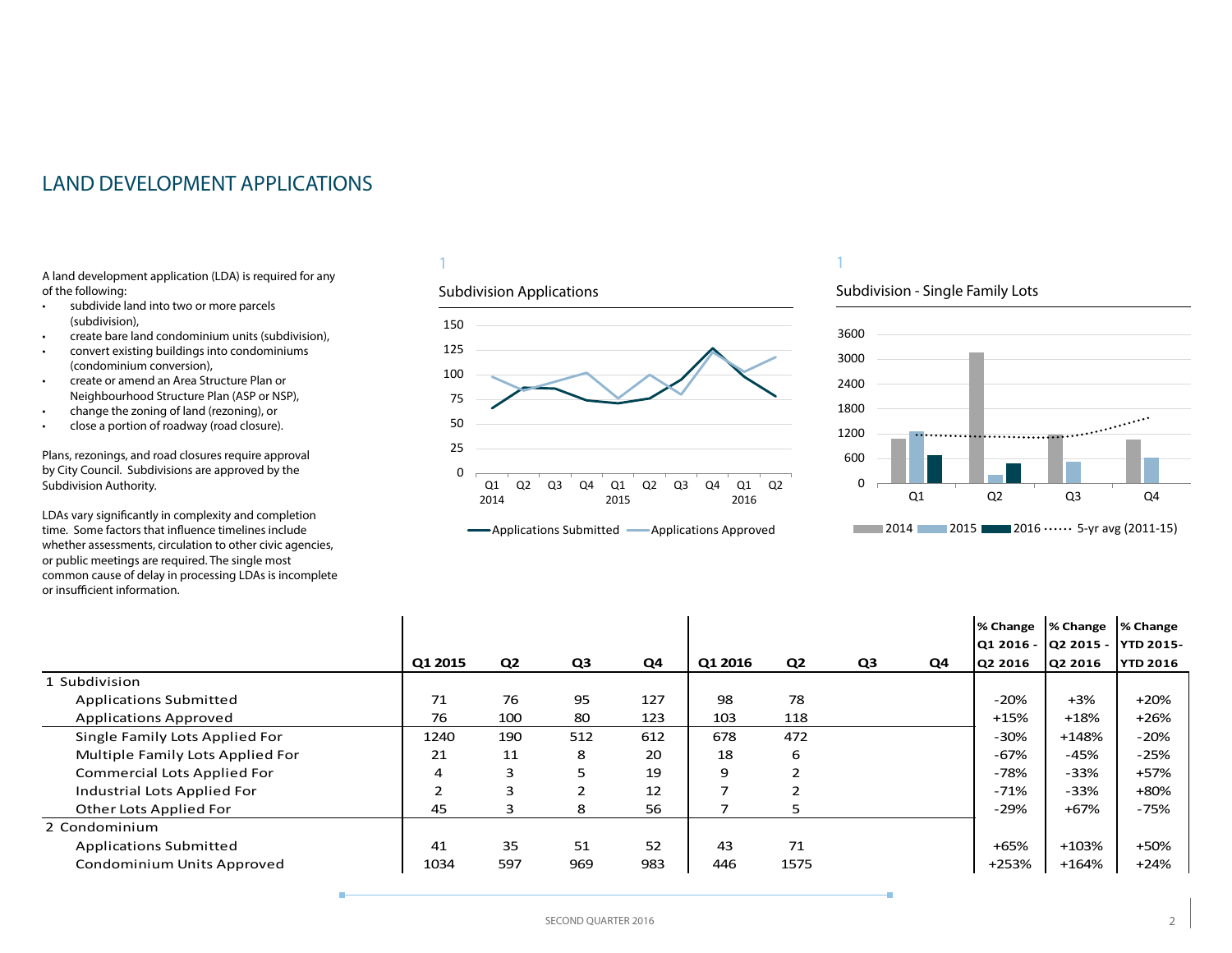## LAND DEVELOPMENT APPLICATIONS





## 6

Bylaws & Resolutions at Council

÷



|                                         |         |                |    |    |         |                |    |    | % Change % Change |                                         | % Change        |
|-----------------------------------------|---------|----------------|----|----|---------|----------------|----|----|-------------------|-----------------------------------------|-----------------|
|                                         | Q1 2015 | Q2             | Q3 | Q4 | Q1 2016 | Q <sub>2</sub> | Q3 | Q4 | Q2 2016           | Q1 2016 - Q2 2015 - YTD 2015<br>Q2 2016 | <b>YTD 2016</b> |
| 3 Plan & Plan Amendment                 |         |                |    |    |         |                |    |    |                   |                                         |                 |
| <b>Applications Submitted</b>           | 21      | 19             | 12 | 22 | 11      | 12             |    |    | $+9%$             | $-37%$                                  | -43%            |
| <b>Bylaws &amp; Resolutions</b>         | 10      | 20             | 21 | 13 | 11      | 26             |    |    | +136%             | +30%                                    | $+23%$          |
| 4 Rezoning                              |         |                |    |    |         |                |    |    |                   |                                         |                 |
| <b>Applications Submitted</b>           | 66      | 40             | 39 | 52 | 39      | 28             |    |    | $-28%$            | $-30%$                                  | $-37%$          |
| <b>Bylaws Approved</b>                  | 38      | 47             | 41 | 51 | 41      | 45             |    |    | $+10%$            | $-4%$                                   | $+1\%$          |
| 5 Road Closure                          |         |                |    |    |         |                |    |    |                   |                                         |                 |
| <b>Applications Submitted</b>           | 9       | 0              | 9  | 4  | ⇁       |                |    |    | $-71%$            | $+200%$                                 | 0%              |
| <b>Bylaws Approved</b>                  | 6       | $\overline{a}$ |    |    | 6       | 4              |    |    | -33%              | 0%                                      | 0%              |
| 6 Total Bylaws / Resolutions to Council | 67      | 76             | 75 | 77 | 61      | 89             |    |    | +46%              | $+17%$                                  | $+5%$           |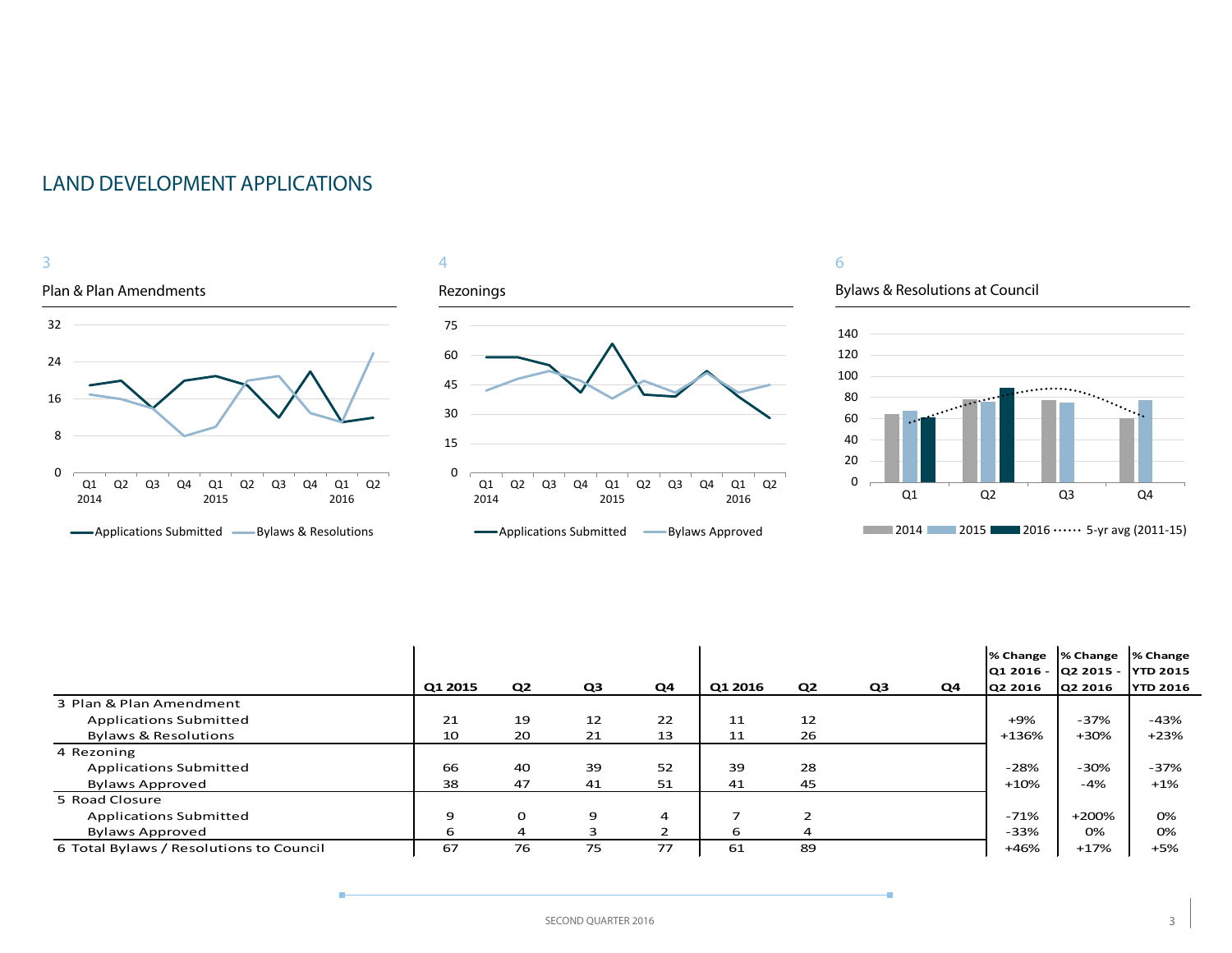## <span id="page-3-0"></span>SERVICING AGREEMENTS

A Servicing Agreement is a legal contract between the developer or property owner and the City of Edmonton. It outlines the terms and conditions which must be met and agreed upon prior to development or servicing proceeding. The Servicing Agreement can be a requirement of a Subdivision or a Development Permit and often includes the review and approval of Engineering Drawings. The Engineering Drawings include the design and construction of municipal improvements such as water mains, storm and sanitary sewers, roads, sidewalks, curbs and gutters, power, street lighting, landscaping and various other items that are necessary to service land being developed or redeveloped.

With every Servicing Agreement application received, there are a number of residential, multi-family, commercial and industrial lots that are proposed to be serviced. The number of applications received is a good indicator of the amount of serviced lots that will be available for development in the near future. It is also an indicator of the peak application submission periods which affects the review and approval time for the Engineering Drawings.

## 1

### Servicing Agreement Submissions



## Single Family Lots Submissions

1



|                           |         |                |     |     |         |                |    |    | % Change  % Change  % Change    |         |                 |
|---------------------------|---------|----------------|-----|-----|---------|----------------|----|----|---------------------------------|---------|-----------------|
|                           |         |                |     |     |         |                |    |    | Q1 2016 -  Q2 2015 -  YTD 2015- |         |                 |
|                           | Q1 2015 | Q <sub>2</sub> | Q3  | Q4  | Q1 2016 | Q <sub>2</sub> | Q3 | Q4 | <b>Q2 2016</b>                  | Q2 2016 | <b>YTD 2016</b> |
| 1 Servicing Agreements    |         |                |     |     |         |                |    |    |                                 |         |                 |
| <b>Projects Submitted</b> | 63      | 37             | 49  | 36  | 29      | 22             |    |    | $-24%$                          | -41%    | -49%            |
| Single Family Lots        | 2465    | 941            | 786 | 970 | 445     | 310            |    |    | $-30%$                          | -67%    | -78%            |
| Multiple Family Lots      | 80      | 9              | 157 | 136 | 39      | 0              |    |    | $-100%$                         | $-100%$ | -56%            |
| Commercial Lots           | 4       |                |     |     |         |                |    |    | $+67%$                          | $+150%$ | +33%            |
| Industrial Lots           | 11      | 0              | 8   |     |         | 0              |    |    | $-100%$                         | 0%      | $-82%$          |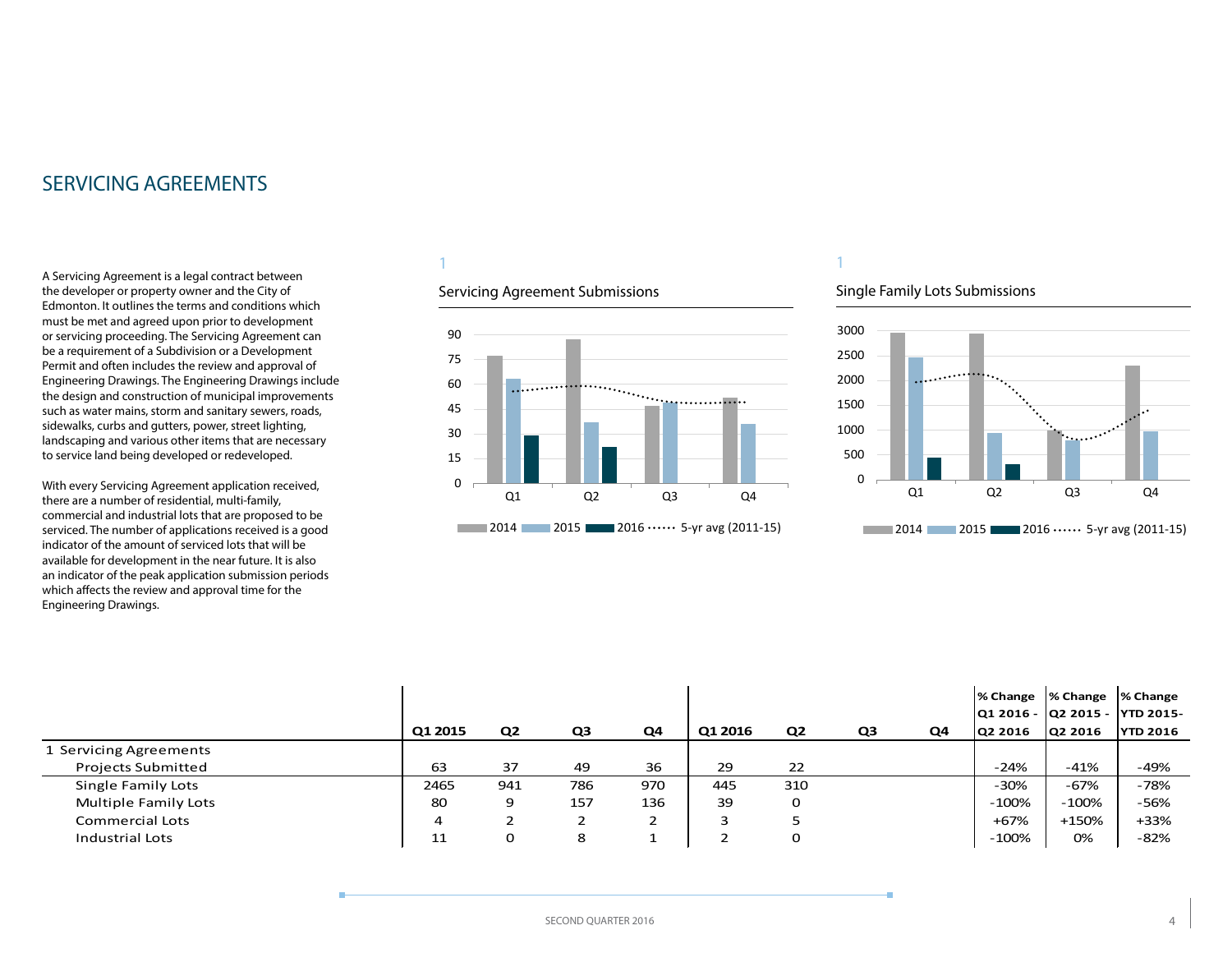<span id="page-4-0"></span>A development permit is written approval from the City that the location, size, and use of a building complies with the Zoning Bylaw regulations. A development permit is required for new construction, some renovations, signs, new businesses, and changes to how a building is being used.

The amount of time that it takes to issue a development permit varies significantly, depending on the type of development permit and application complexity. Permits for minor changes can be issued in one day, while permits for new commercial buildings typically take several weeks to issue. Applications for development that is listed as a discretionary use in the Zoning Bylaw require notification to neighbouring property owners and typically take longer to complete. Other factors that influence timelines include whether circulation to other civic agencies is required and whether assessments are required. The single most common cause of delay in processing development permits is incomplete or insufficient information, which may result in multiple review iterations.

### 1

### New Multi-Family Buildings



## 1

### New Multi-Family - Quarterly Submissions



|                                                         |         |                |     |     |         |                |                |    | % Change | % Change<br>Q1 2016 - Q2 2015 - YTD 2015- | % Change        |
|---------------------------------------------------------|---------|----------------|-----|-----|---------|----------------|----------------|----|----------|-------------------------------------------|-----------------|
|                                                         | Q1 2015 | Q <sub>2</sub> | Q3  | Q4  | Q1 2016 | Q <sub>2</sub> | Q <sub>3</sub> | Q4 | Q2 2016  | Q2 2016                                   | <b>YTD 2016</b> |
| New Multi-Family Building DP                            |         |                |     |     |         |                |                |    |          |                                           |                 |
| <b>Applications Submitted</b>                           | 48      | 44             | 27  | 32  | 37      | 39             |                |    | $+5%$    | $-11%$                                    | $-17%$          |
| Permits Issued                                          | 46      | 45             | 38  | 31  | 30      | 59             |                |    | +97%     | $+31%$                                    | $-2%$           |
| Median Work Days to Issue                               | 90      | 52             | 66  | 53  | 49      | 26             |                |    | $-47%$   | $-50%$                                    | $-47%$          |
| 1.1 Projects up to 4 dwellings                          |         |                |     |     |         |                |                |    |          |                                           |                 |
| Permits Issued                                          | 18      | 22             | 17  | 11  | 15      | 23             |                |    | $+53%$   | $+5%$                                     | $-5%$           |
| Median Work Days to Issue                               | 22      | 19             | 31  | 26  | 36      | 40             |                |    | $+11%$   | $+111\%$                                  | $+85%$          |
| % Permits Issued within 55 business days (target = 75%) | 78%     | 95%            | 71% | 91% | 100%    | 86%            |                |    | $-14%$   | -9%                                       | $+8%$           |
| % Permits Issued within target time, YTD*               | 78%     | 88%            | 82% | 84% | 100%    | 90%            |                |    |          |                                           |                 |

\*Excluding projects within mature neithbourhood overlay.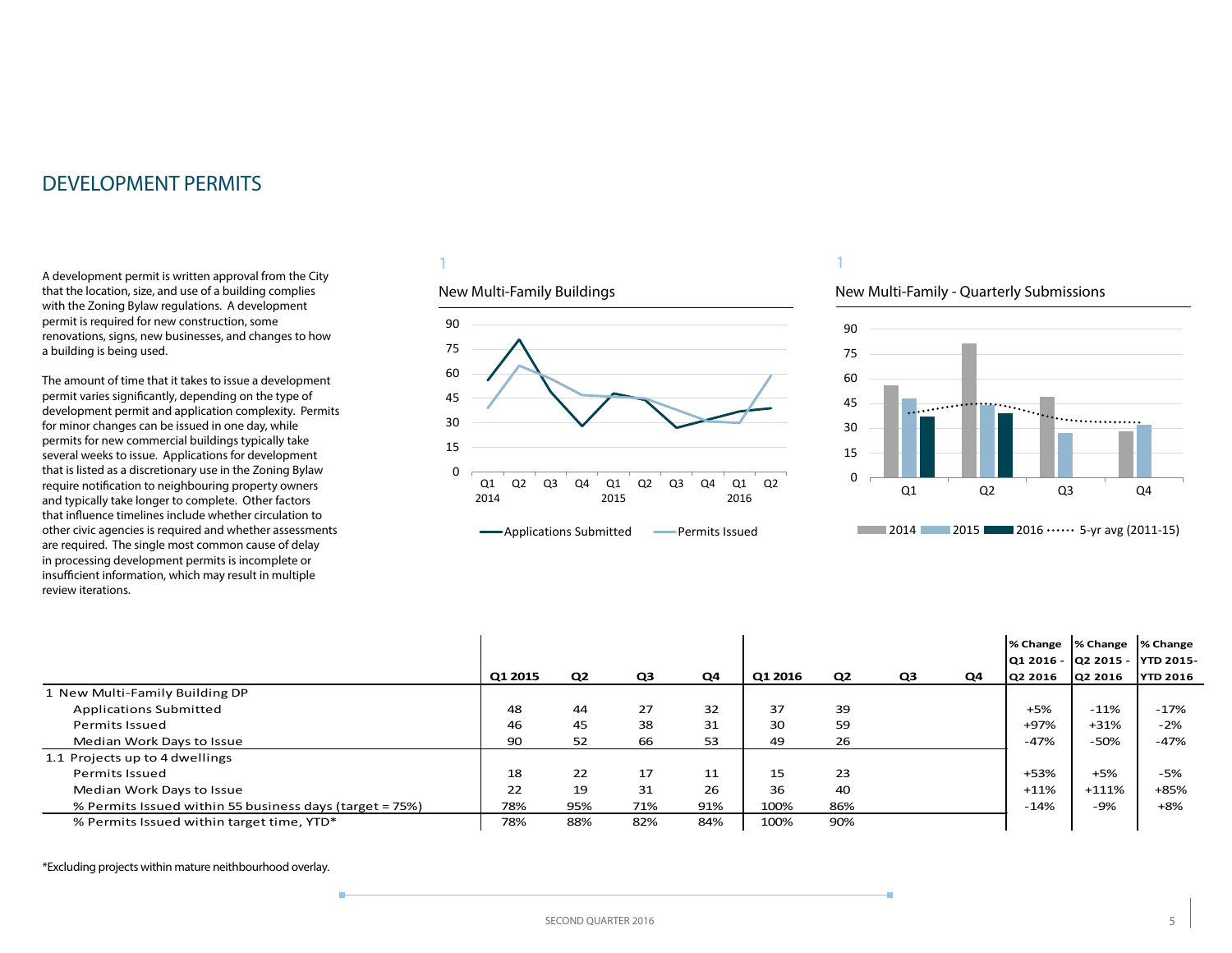

## 2

## New Duplex / SD - Quarterly Submissions



# Other Residential<sup>1</sup>

3



|                                       |         |      |                |      |         |                |                |    | % Change  % Change             |         | <b>1% Change</b> |
|---------------------------------------|---------|------|----------------|------|---------|----------------|----------------|----|--------------------------------|---------|------------------|
|                                       |         |      |                |      |         |                |                |    | 01 2016 - 02 2015 - 1YTD 2015- |         |                  |
|                                       | Q1 2015 | Q2   | Q <sub>3</sub> | Q4   | Q1 2016 | Q <sub>2</sub> | Q <sub>3</sub> | Q4 | Q2 2016                        | Q2 2016 | <b>YTD 2016</b>  |
| 2 New Duplex / Semi-Detached House DP |         |      |                |      |         |                |                |    |                                |         |                  |
| <b>Applications Submitted</b>         | 267     | 194  | 231            | 220  | 154     | 187            |                |    | $+21%$                         | $-4%$   | $-26%$           |
| Permits Issued                        | 262     | 193  | 212            | 231  | 140     | 177            |                |    | $+26%$                         | -8%     | $-30%$           |
| Median Work Days to Issue             |         | 6    |                | 6    | 6       | 6              |                |    | 0%                             | 0%      | -8%              |
| 3 Other Residential DP                |         |      |                |      |         |                |                |    |                                |         |                  |
| <b>Applications Submitted</b>         | 864     | 1492 | 1314           | 1169 | 1226    | 1580           |                |    | $+29%$                         | $+6%$   | +19%             |
| Permits Issued                        | 781     | 1231 | 1229           | 1230 | 1180    | 1427           |                |    | $+21%$                         | $+16%$  | $+30%$           |
| Median Work Days to Issue             |         | 6    |                | 5    | 4       | 6              |                |    | +50%                           | 0%      | $+43%$           |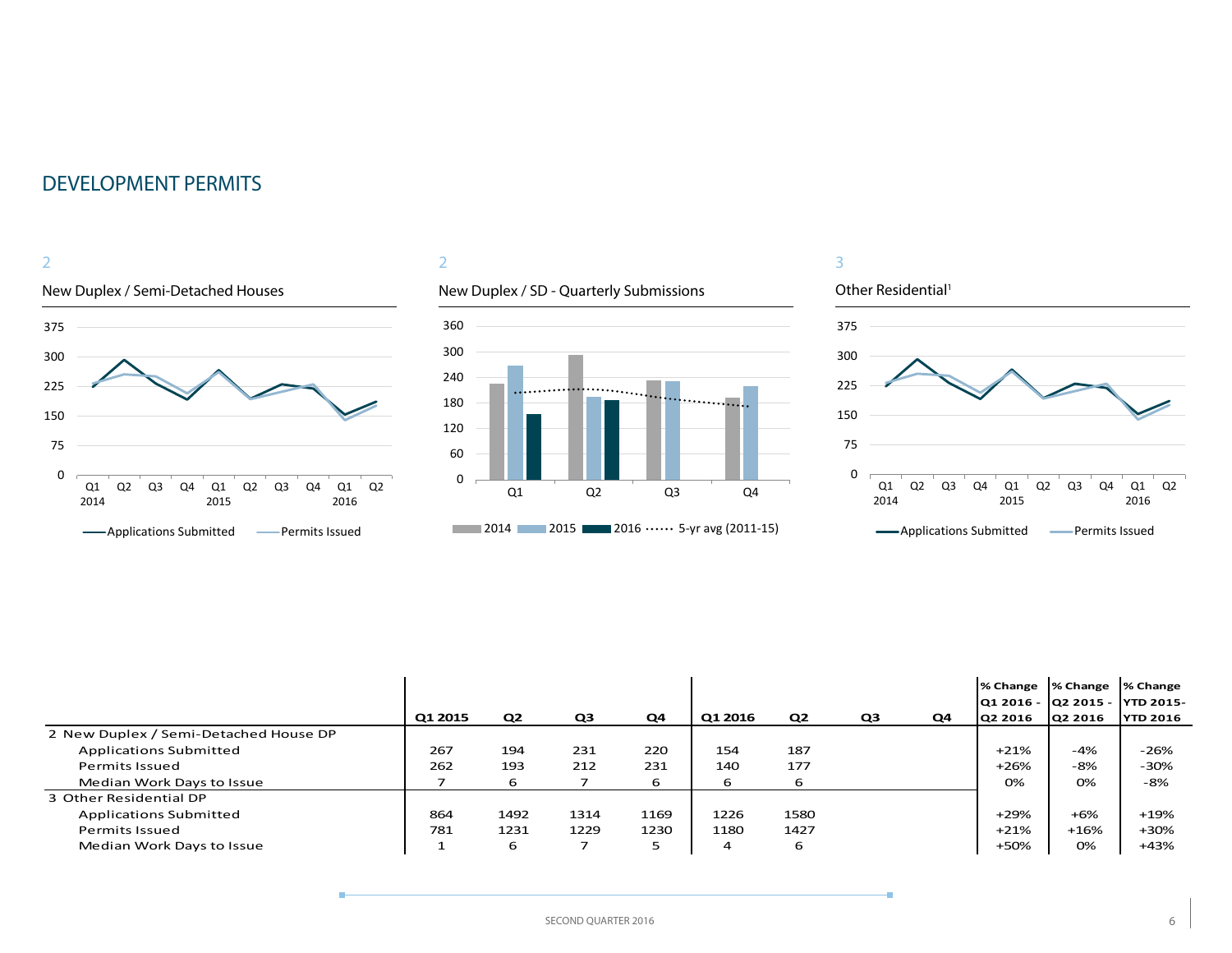In Q1 2014, the Development Services Branch made process changes for Semi-Detached house development permits. If Class A applications are complete and are not contained within a mature neighbourhood overlay, the target is to issue permits within 6 business days. Permits take longer to issue if they are for discretionary development (Class B) or are contained within a mature neighbourhood overlay (Complex). In addition, permits may take longer to issue if the initial application is incomplete or put on hold by the applicant, or application changes are required to adhere to bylaw requirements.

Performance Targets for semi-detached house development permits: Class A - 75% permits issued within 6 business days;

Class B - 75% permits issued within 15 business days; Complex - 75% permits issued within 55 business days.

The actual results include times for complete and incomplete applications.

## 2

Semi-Detached House - Permits Issued by Level of Complexity, YTD 2016



### 2

Semi-Detached House - Permits Issued within Target Time, YTD 2016



|                                          | Q1 2015 | Q <sub>2</sub> | Q3  | Q4  | Q1 2016 | Q <sub>2</sub> | Q <sub>3</sub> | Q4 | % Change<br>Q1 2016 -<br>Q2 2016 | % Change<br>O2 2015 -<br>Q2 2016 | % Change<br><b>IYTD 2015-</b><br><b>YTD 2016</b> |
|------------------------------------------|---------|----------------|-----|-----|---------|----------------|----------------|----|----------------------------------|----------------------------------|--------------------------------------------------|
| 2.1 Semi-Detached House - Class A        |         |                |     |     |         |                |                |    |                                  |                                  |                                                  |
| <b>Permits Issued</b>                    | 222     | 176            | 177 | 182 | 115     | 138            |                |    | $+20%$                           | $-22%$                           | $-36%$                                           |
| Median Work Days to Issue                | 6       | 6              | 7   | 6   | 6       | 6              |                |    | 0%                               | 0%                               | 0%                                               |
| % Permits Issued within 6 business days  | 54%     | 56%            | 47% | 68% | 79%     | 62%            |                |    | $-22%$                           | $+11%$                           | $+28%$                                           |
| 2.2 Semi-Detached House - Class B        |         |                |     |     |         |                |                |    |                                  |                                  |                                                  |
| <b>Permits Issued</b>                    | 10      | 29             | 8   | 19  | 8       | 22             |                |    | +175%                            | $-24%$                           | $-23%$                                           |
| Median Work Days to Issue                | 14      | 12             | 7   | 6   |         | 24             |                |    | $+243%$                          | $+100%$                          | $+19%$                                           |
| % Permits Issued within 15 business days | 60%     | 55%            | 88% | 84% | 88%     | 45%            |                |    | $-49%$                           | $-18%$                           | $+16%$                                           |
| 2.3 Semi-Detached House - Complex        |         |                |     |     |         |                |                |    |                                  |                                  |                                                  |
| Permits Issued                           | 30      | 25             | 25  | 23  | 17      | 16             |                |    | -6%                              | $-36%$                           | -40%                                             |
| Median Work Days to Issue                | 20      | 27             | 47  | 46  | 40      | 7              |                |    | -83%                             | -74%                             | 0%                                               |
| % Permits Issued within 55 business days | 87%     | 80%            | 64% | 65% | 88%     | 81%            |                |    | $-8%$                            | $+1%$                            | $+1%$                                            |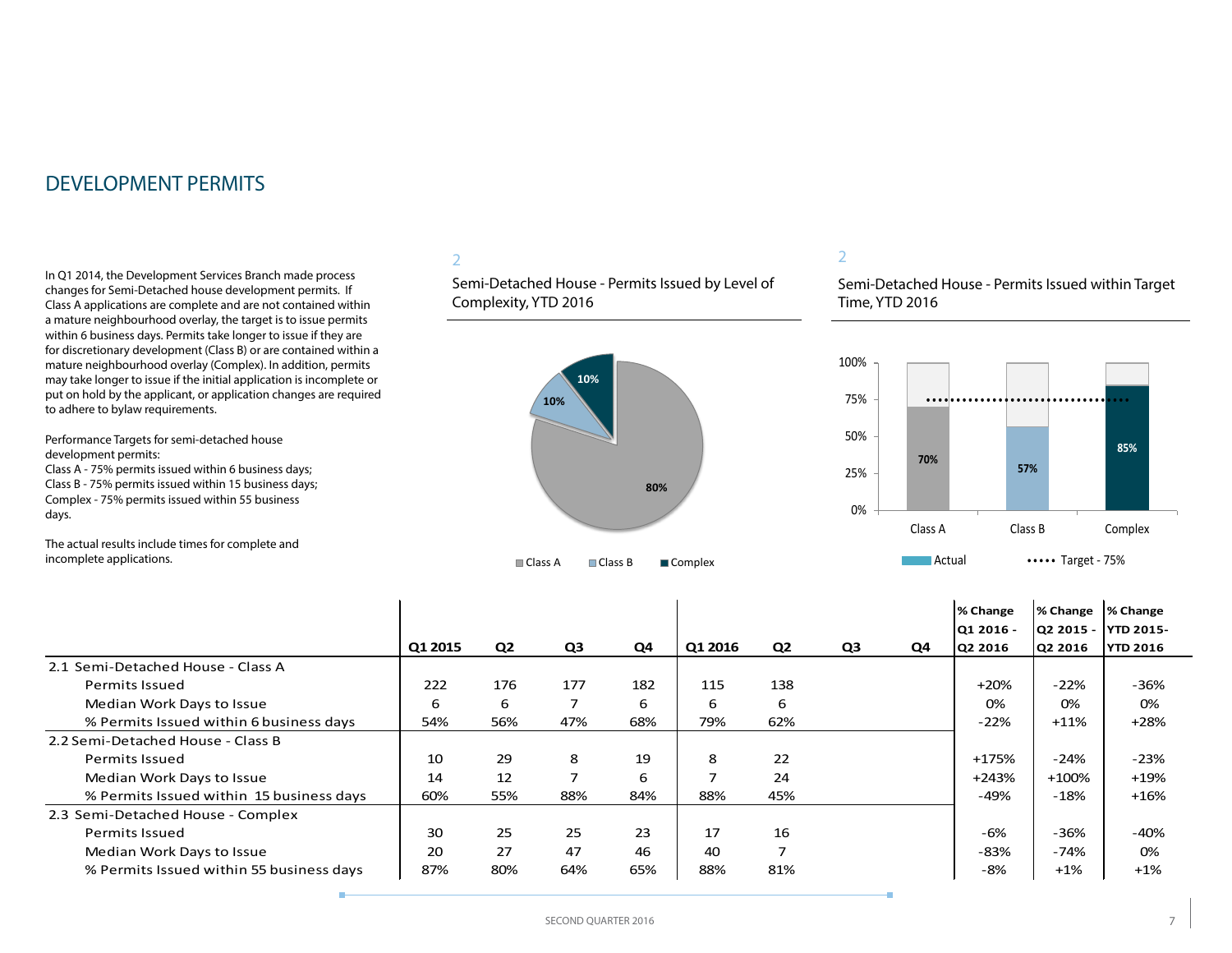## 4

## New Non-Residential Buildings



## 4

## New Non-Residential - Quarterly Submissions



|                               | Q1 2015 | Q <sub>2</sub> | Q3  | Q4  | Q1 2016 | Q2  | Q3 | Q4 | % Change  % Change  % Change<br> Q1 2016 -  Q2 2015 -  YTD 2015-<br>Q2 2016 | <b>Q2 2016</b> | <b>YTD 2016</b> |
|-------------------------------|---------|----------------|-----|-----|---------|-----|----|----|-----------------------------------------------------------------------------|----------------|-----------------|
| 4 New Non Residential DP      |         |                |     |     |         |     |    |    |                                                                             |                |                 |
| <b>Applications Submitted</b> | 80      | 117            | 106 | 109 | 88      | 111 |    |    | $+26%$                                                                      | -5%            | $+1\%$          |
| <b>Permits Issued</b>         | 107     | 82             | 116 | 86  | 92      | 94  |    |    | $+2%$                                                                       | $+15%$         | $-2%$           |
| Median Working Days to Issue  | 61      | 39             | 43  | 61  | 58      | 55  |    |    | -5%                                                                         | $+41%$         | $+13%$          |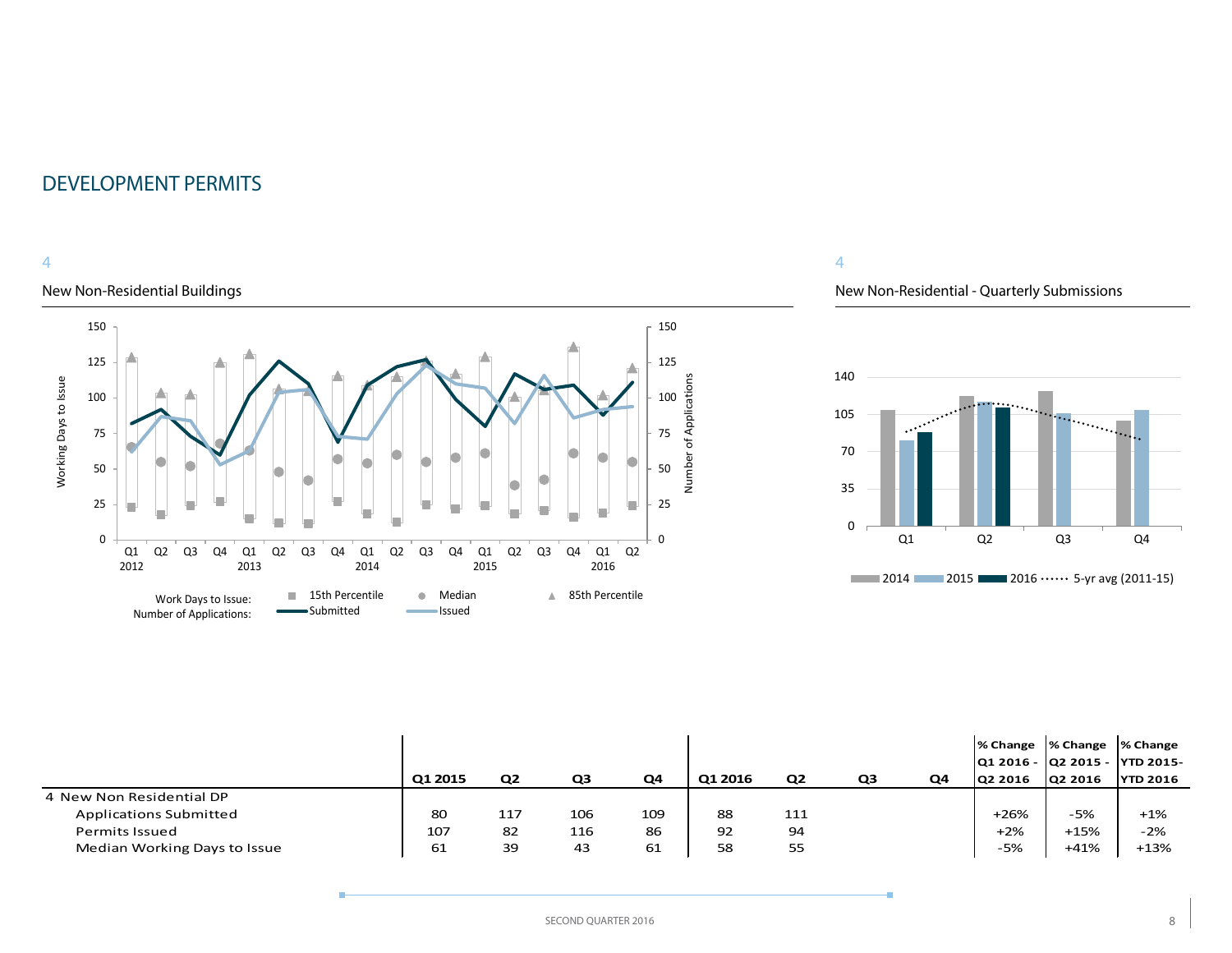

### 6





÷

|                               | Q1 2015 | Q <sub>2</sub> | Q3  | Q4  | Q1 2016 | Q <sub>2</sub> | Q3 | Q4 | % Change<br>Q1 2016 - Q2 2015 - YTD 2015-<br>Q2 2016 | % Change<br>Q2 2016 | % Change<br><b>YTD 2016</b> |
|-------------------------------|---------|----------------|-----|-----|---------|----------------|----|----|------------------------------------------------------|---------------------|-----------------------------|
| 5 Other Non Residential DP    |         |                |     |     |         |                |    |    |                                                      |                     |                             |
| <b>Applications Submitted</b> | 388     | 428            | 338 | 359 | 385     | 402            |    |    | $+4%$                                                | -6%                 | -4%                         |
| Permits Issued                | 341     | 338            | 339 | 304 | 327     | 336            |    |    | $+3%$                                                | $-1%$               | $-2%$                       |
| 6 Home Occupation DP          |         |                |     |     |         |                |    |    |                                                      |                     |                             |
| <b>Applications Submitted</b> | 814     | 839            | 856 | 765 | 911     | 986            |    |    | $+8%$                                                | $+18%$              | $+15%$                      |
| <b>Permits Issued</b>         | 667     | 748            | 740 | 683 | 847     | 841            |    |    | $-1%$                                                | $+12%$              | $+19%$                      |
| Median Work Days to Issue     |         |                |     |     |         |                |    |    | 0%                                                   | 0%                  | 0%                          |
| 7 Portable Sign DP            |         |                |     |     |         |                |    |    |                                                      |                     |                             |
| <b>Applications Submitted</b> | 710     | 780            | 600 | 740 | 872     | 903            |    |    | $+4%$                                                | $+16%$              | +19%                        |
| <b>Permits Issued</b>         | 642     | 723            | 605 | 688 | 775     | 885            |    |    | +14%                                                 | $+22%$              | $+22%$                      |
| Median Work Days to Issue     | 3       | 7              | 8   | 5   | 6       | 5              |    |    | $-17%$                                               | $-29%$              | $+10%$                      |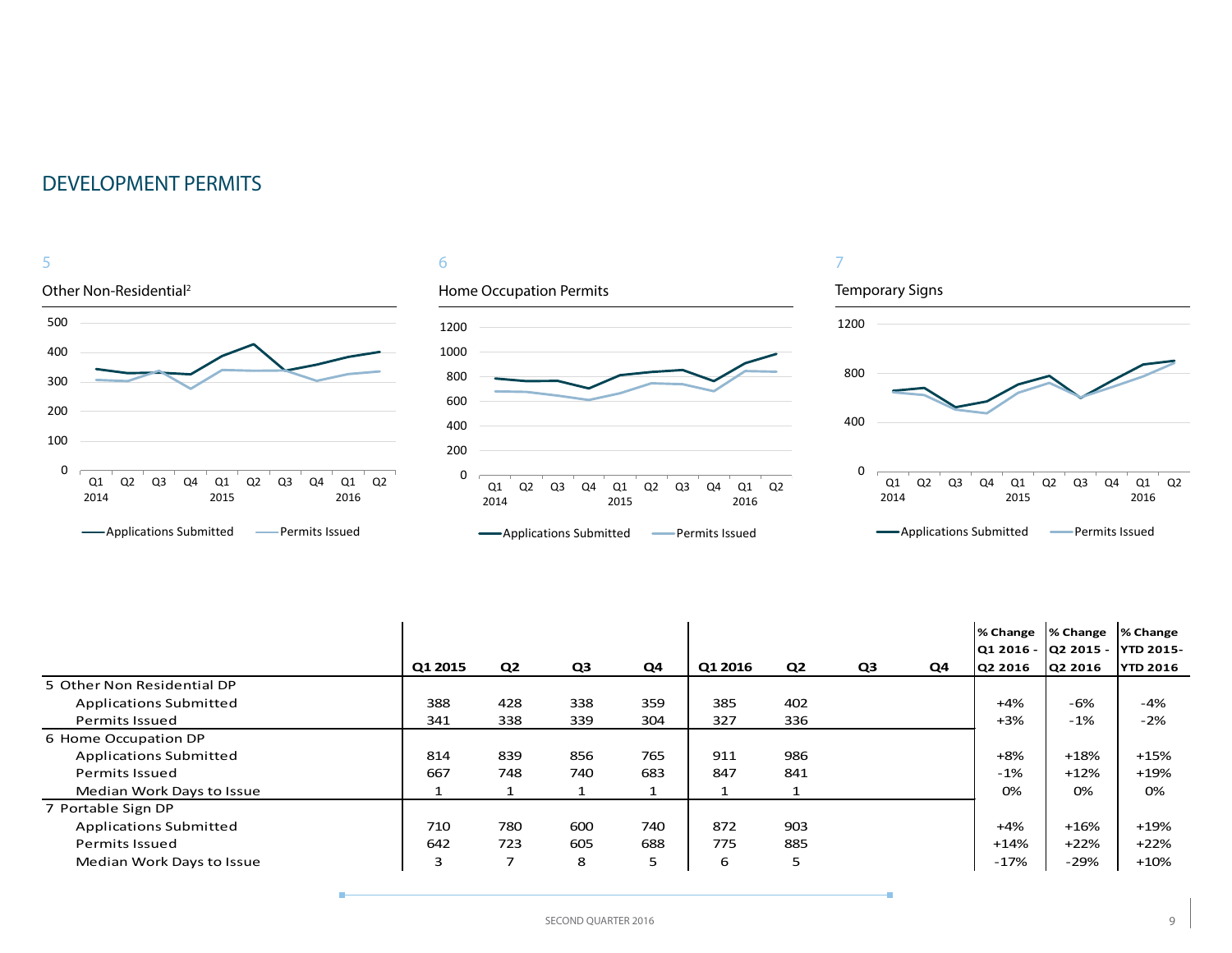## <span id="page-9-0"></span>COMBINATION PERMITS

A combination permit is used for select applications that require multiple permits. An applicant can make a single application that includes all of the required development and safety code permits. Combination permits are used for accessory structures, uncovered decks, signs (if a building permit is required), and single detached houses.

A combination permit is considered issued after all of the required permits are issued. After a permit is issued and construction is complete, at least one safety code inspection will be completed.

Simple residential combo permits can be issued in one day at the Permits and Licensing Service Center. Permits take longer to issue if they are for discretionary development, require a variance, are contained within a neighbourhood overlay, or the initial application is incomplete.

In 2012, the Development Services Branch launched Expedited Development Review for qualified house combo permits. If an application qualifies for expedited review, the development permit can be issued within one business day.

## 1

### Minor Residential Combo Permits



**-**Applications Submitted **-** Permits Issued

## 2



**-**Applications Submitted **-** Permits Issued

|                                  | Q1 2015 | Q <sub>2</sub> | Q3   | Q <sub>4</sub> | Q1 2016 | Q <sub>2</sub> | Q <sub>3</sub> | Q4 | Q2 2016 | % Change  % Change  % Change<br> Q1 2016 -  Q2 2015 -  YTD 2015-<br><b>Q2 2016</b> | <b>YTD 2016</b> |
|----------------------------------|---------|----------------|------|----------------|---------|----------------|----------------|----|---------|------------------------------------------------------------------------------------|-----------------|
| 1 Minor Residential Combo Permit |         |                |      |                |         |                |                |    |         |                                                                                    |                 |
| Applications Submitted           | 556     | 1246           | 1297 | 663            | 507     | 1237           |                |    | $+144%$ | $-1%$                                                                              | $-3%$           |
| <b>Permits Issued</b>            | 472     | 1108           | 1203 | 735            | 487     | 989            |                |    | $+103%$ | $-11%$                                                                             | $-7%$           |
| Median Work Days to Issue        | 16      |                | 12   | 23             | 25      | 10             |                |    | $-60%$  | +43%                                                                               | +52%            |
| 2 Sign Combo Permit              |         |                |      |                |         |                |                |    |         |                                                                                    |                 |
| <b>Applications Submitted</b>    | 170     | 201            | 201  | 274            | 236     | 279            |                |    | $+18%$  | +39%                                                                               | +39%            |
| <b>Permits Issued</b>            | 157     | 157            | 175  | 181            | 257     | 114            |                |    | $-56%$  | $-27%$                                                                             | $+18%$          |
| Median Work Days to Issue        | 23      | 24             | 24   | 20             | 28      | 22             |                |    | $-21%$  | -8%                                                                                | $+6%$           |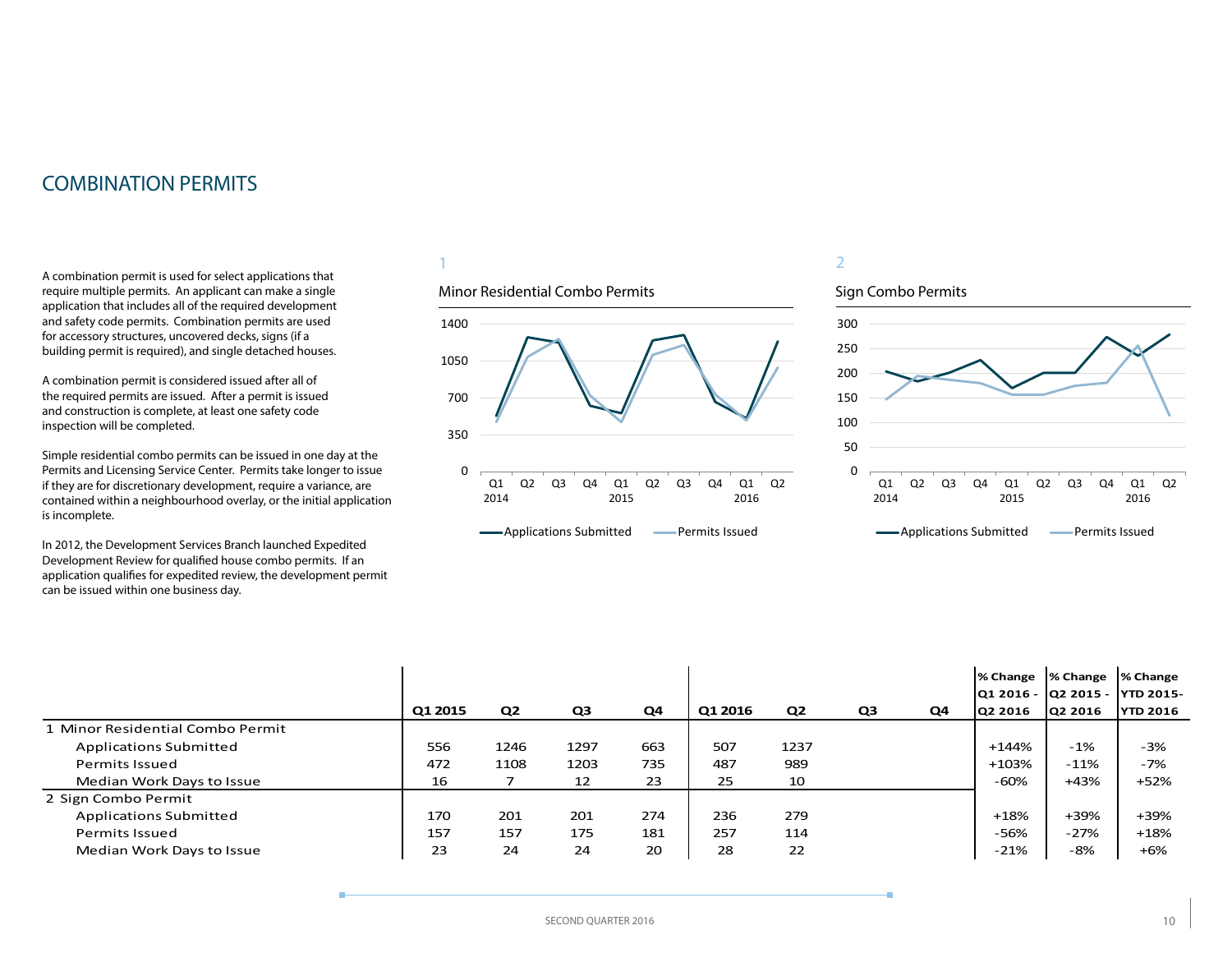## COMBINATION PERMITS



### House Combo Permits



## 3

House Combo - Quarterly Submissions



|                                       | Q1 2015 | Q <sub>2</sub> | Q3   | Q4  | Q1 2016 | Q <sub>2</sub> | Q3 | Q4 | ∣% Change<br> Q1 2016 -  Q2 2015 -<br>02 2016 | % Change  % Change<br>Q2 2016 | <b>YTD 2015-</b><br><b>YTD 2016</b> |
|---------------------------------------|---------|----------------|------|-----|---------|----------------|----|----|-----------------------------------------------|-------------------------------|-------------------------------------|
| 3 House Combo Permits                 |         |                |      |     |         |                |    |    |                                               |                               |                                     |
| <b>Applications Submitted</b>         | 1074    | 1084           | 1041 | 830 | 659     | 862            |    |    | $+31%$                                        | $-20%$                        | $-30%$                              |
| <b>Permits Issued</b>                 | 1144    | 1074           | 982  | 739 | 778     | 667            |    |    | $-14%$                                        | $-38%$                        | $-35%$                              |
| Median Working Days to Issue          | 19      | 19             | 21   | 24  | 33      | 28             |    |    | $-15%$                                        | 47%                           | 61%                                 |
| Expedited Permits Issued - % of Total | 27%     | 23%            | 22%  | 26% | 20%     | 20%            |    |    | 0%                                            | $-13%$                        | $-20%$                              |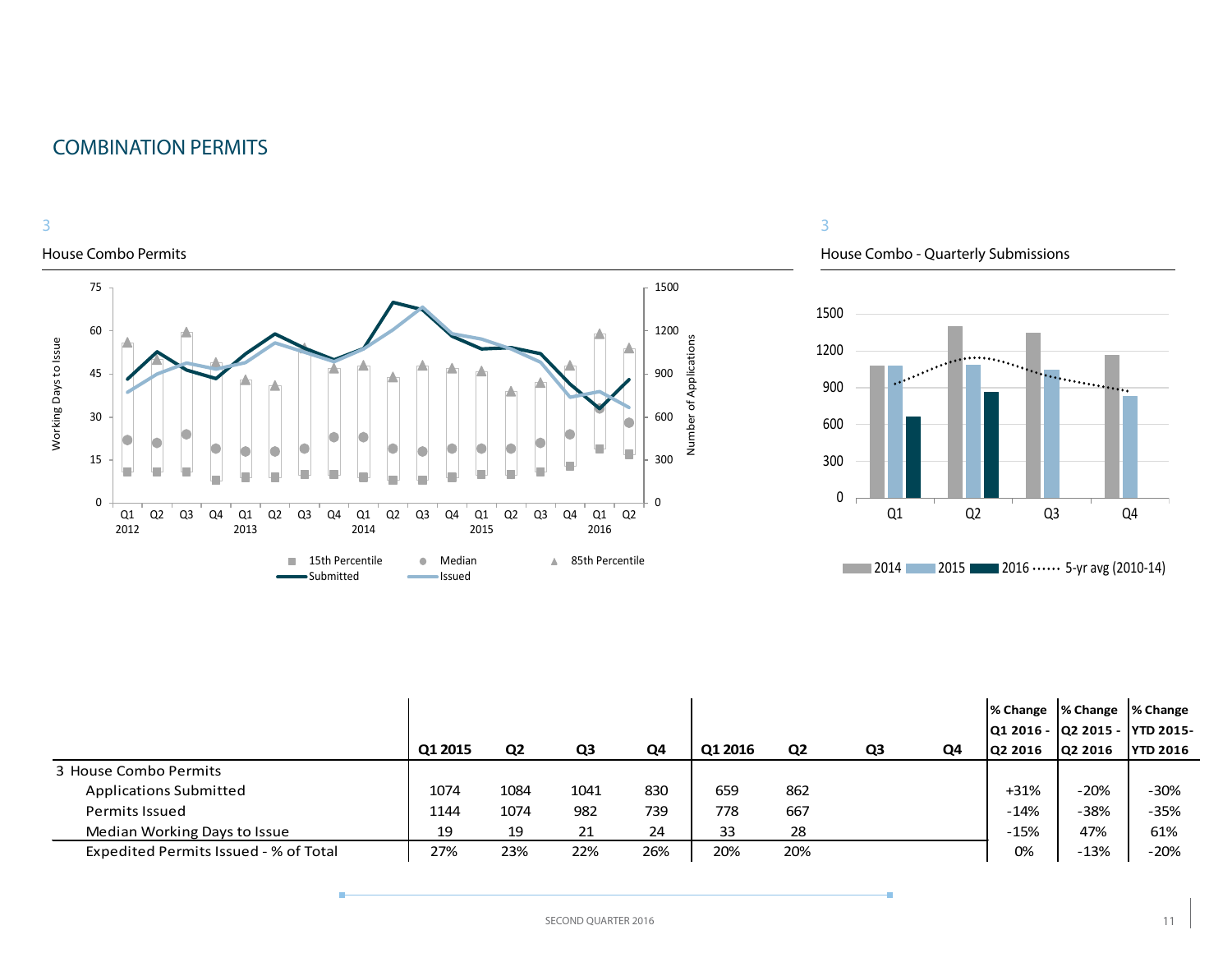## COMBINATION PERMITS

If a house combo application qualifies for an expedited review, the development permit can be issued within one day, and the complete combo permit (development and building) can be issued within 10 business days. Permits take longer to issue if they are for discretionary development (Class B, non-expedited) or are contained within mature neighbourhood overlay (Complex). In addition, permits may take longer to issue if the initial application is incomplete or put on hold by the applicant, or application changes are required to adhere to bylaw requirements.

Performance Targets:

Expedited - 75% issued within 10 business days; Non-Expedited - 75% issued within 30 business days; Complex - 75% issued within 85 business days.

Actual results include times for complete and incomplete applications.

## 3

House Combo - Permits Issued by Level of Complexity, YTD 2016



### 3

House Combo - Permits Issued within Target Time, YTD 2016<sup>5</sup>



|                                          |         |                |     |     |         |                |                |    | % Change | % Change | % Change                        |
|------------------------------------------|---------|----------------|-----|-----|---------|----------------|----------------|----|----------|----------|---------------------------------|
|                                          |         |                |     |     |         |                |                |    |          |          | Q1 2016 -  Q2 2015 -  YTD 2015- |
|                                          | Q1 2015 | Q <sub>2</sub> | Q3  | Q4  | Q1 2016 | Q <sub>2</sub> | Q <sub>3</sub> | Q4 | Q2 2016  | Q2 2016  | <b>YTD 2016</b>                 |
| 3.1 House Combo - Expedited              |         |                |     |     |         |                |                |    |          |          |                                 |
| <b>Permits Issued</b>                    | 307     | 250            | 213 | 194 | 156     | 136            |                |    | $-13%$   | -46%     | -48%                            |
| Median Work Days to Issue                | 10      | 9              | 10  | 14  | 20      | 17             |                |    | $-15%$   | +89%     | +95%                            |
| % Permits Issued within 10 business days | 53%     | 74%            | 56% | 26% | 15%     | 20%            |                |    | $+33%$   | $-73%$   | $+17%$                          |
| 3.2 House Combo - Non-Expedited          |         |                |     |     |         |                |                |    |          |          |                                 |
| <b>Permits Issued</b>                    | 777     | 752            | 693 | 676 | 549     | 445            |                |    | -19%     | $-41%$   | $-35%$                          |
| Median Work Days to Issue                | 23      | 20             | 23  | 23  | 34      | 28             |                |    | $-18%$   | $+40%$   | +44%                            |
| % Permits Issued within 30 business days | 68%     | 79%            | 78% | 71% | 40%     | 58%            |                |    | +45%     | $-27%$   | +48%                            |
| 3.3 House Combo - Complex                |         |                |     |     |         |                |                |    |          |          |                                 |
| <b>Permits Issued</b>                    | 60      | 69             | 76  | 63  | 73      | 86             |                |    | $+18%$   | $+25%$   | $+23%$                          |
| Median Work Days to Issue                | 70      | 58             | 69  | 79  | 96      | 76             |                |    | $-21%$   | $+31%$   | +34%                            |
| % Permits Issued within 85 business days | 63%     | 61%            | 70% | 60% | 41%     | 57%            |                |    | +39%     | -7%      | $+42%$                          |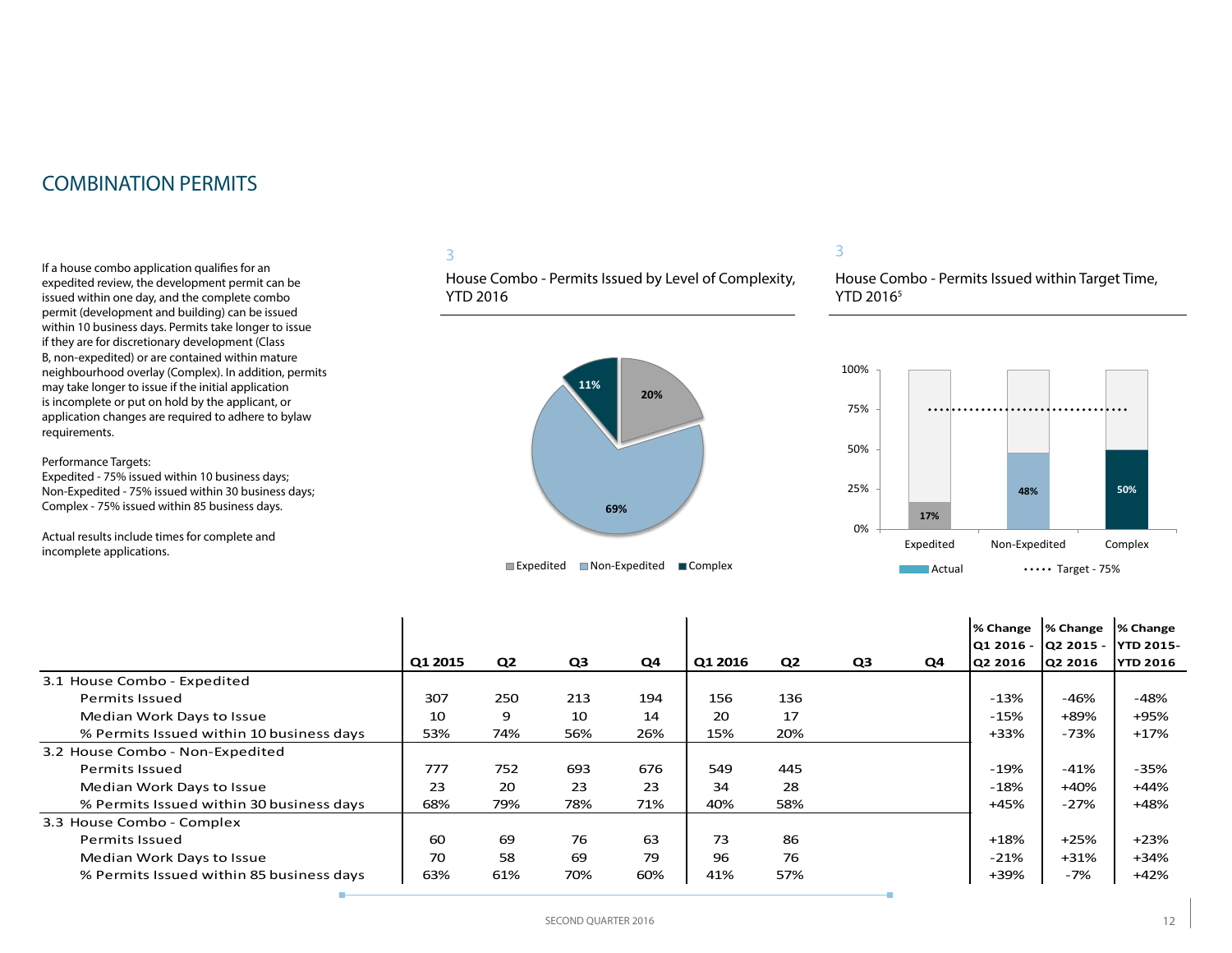<span id="page-12-0"></span>Safety code permits ensure that any new construction or alterations comply with the Alberta Safety Codes Act. Safety code permits include building, HVAC (heating, ventilation, and air-conditioning), plumbing, gas, and electrical permits. Each permit requires at least one inspection after the work has been completed. Permits for new buildings typically require multiple inspections throughout the construction process.

Development Services Branch employees complete over 20,000 safety code inspections each quarter. This does not include electrical inspections, which are completed by an external contractor.

Building permit volumes provide an indication of overall economic activity within the City of Edmonton. Detailed information on building permits and the construction value of these permits can be found in the [Monthly](http://www.edmonton.ca/buildingpermitreport)  [Building Permit report](http://www.edmonton.ca/buildingpermitreport).

## 1





1

## Inspections Completed - Quarterly Volume



|                                    |         |                |       |       |         |                |                |    |         | % Change  % Change  % Change   |                 |
|------------------------------------|---------|----------------|-------|-------|---------|----------------|----------------|----|---------|--------------------------------|-----------------|
|                                    |         |                |       |       |         |                |                |    |         | 01 2016 - 02 2015 - 1YTD 2015- |                 |
|                                    | Q1 2015 | Q <sub>2</sub> | QЗ    | Q4    | Q1 2016 | Q <sub>2</sub> | Q <sub>3</sub> | Q4 | Q2 2016 | Q2 2016                        | <b>YTD 2016</b> |
| 1 Inspections Completed            |         |                |       |       |         |                |                |    |         |                                |                 |
| <b>Building</b>                    | 12366   | 14235          | 13159 | 12821 | 12244   | 7711           |                |    | $-37%$  | $-46%$                         | $-25%$          |
| <b>HVAC</b>                        | 6708    | 7951           | 7420  | 7095  | 6997    | 6137           |                |    | $-12%$  | $-23%$                         | $-10%$          |
| Plumbing & Gas                     | 11925   | 12926          | 12366 | 12503 | 11396   | 7212           |                |    | $-37%$  | $-44%$                         | $-25%$          |
| <b>Total Inspections Completed</b> | 30999   | 35112          | 32945 | 32419 | 30637   | 21060          |                |    | $-31%$  | $-40%$                         | $-22%$          |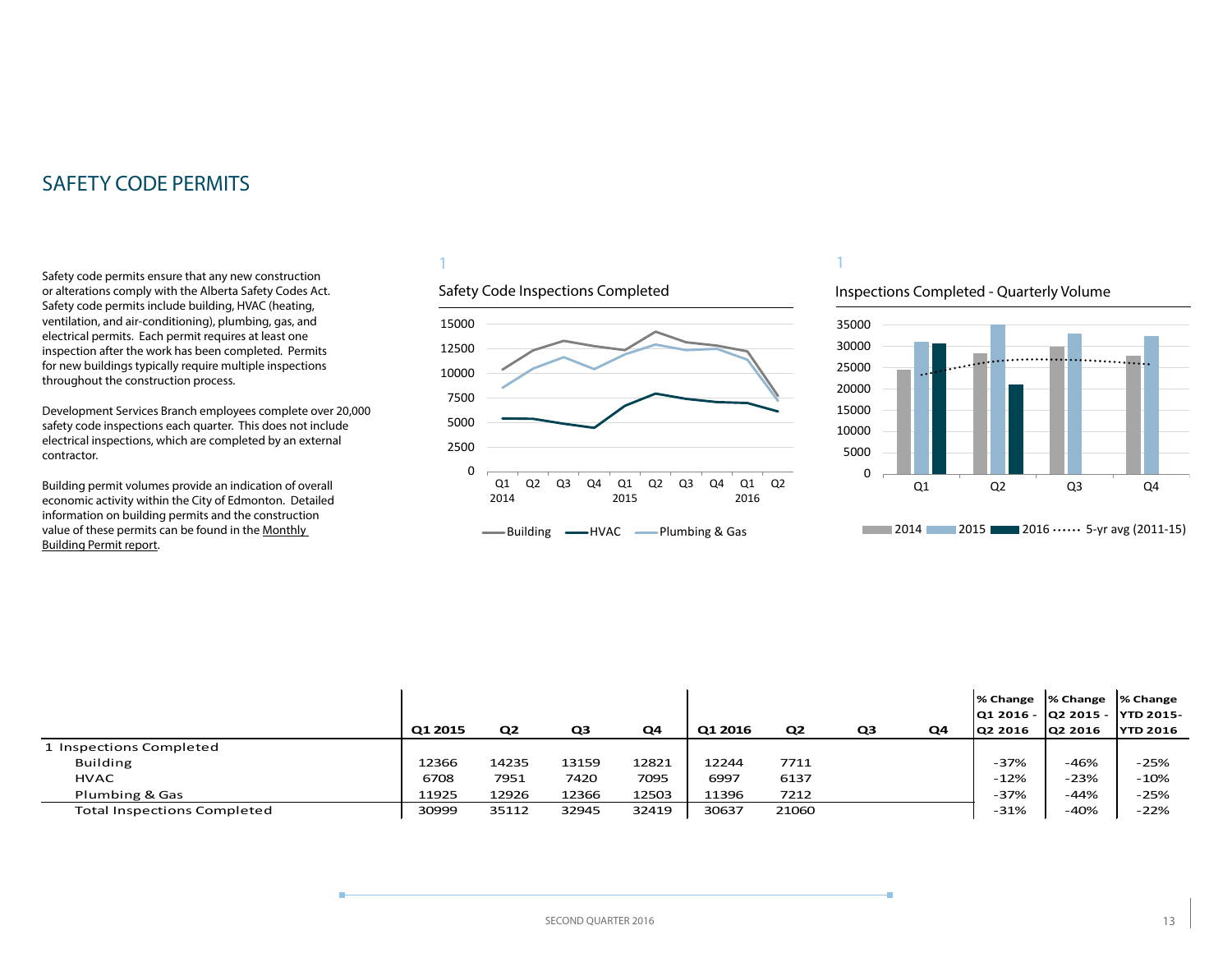

## 2



## Minor Residential Building Permits<sup>1</sup>

3



|                                              |         |                |      |      |         |                |                |    | % Change  | % Change | % Change            |
|----------------------------------------------|---------|----------------|------|------|---------|----------------|----------------|----|-----------|----------|---------------------|
|                                              |         |                |      |      |         |                |                |    | Q1 2016 - |          | Q2 2015 - YTD 2015- |
|                                              | Q1 2015 | Q <sub>2</sub> | Q3   | Q4   | Q1 2016 | Q <sub>2</sub> | Q <sub>3</sub> | Q4 | Q2 2016   | Q2 2016  | <b>YTD 2016</b>     |
| 2 Rowhousing & Semi-Detached Building Permit |         |                |      |      |         |                |                |    |           |          |                     |
| <b>Applications Submitted</b>                | 318     | 269            | 520  | 311  | 253     | 286            |                |    | $+13%$    | $+6%$    | -8%                 |
| Permits Issued                               | 308     | 299            | 298  | 279  | 229     | 219            |                |    | $-4%$     | $-27%$   | $-26%$              |
| Median Work Days to Issue                    | 22      | 18             | 19   | 22   | 27      | 22             |                |    | -19%      | $+22%$   | $+23%$              |
| 2.1 Projects up to 2 dwelling units          |         |                |      |      |         |                |                |    |           |          |                     |
| <b>Permits Issued</b>                        | 262     | 221            | 203  | 223  | 165     | 167            |                |    | $+1%$     | $-24%$   | $-31%$              |
| % Permits Issued within 25 business days     | 76%     | 71%            | 74%  | 68%  | 51%     | 68%            |                |    | $+33%$    | $-4%$    | $-19%$              |
| 3 Minor Residential Building Permit          |         |                |      |      |         |                |                |    |           |          |                     |
| <b>Applications Submitted</b>                | 1027    | 1371           | 1423 | 1306 | 1203    | 1544           |                |    | $+28%$    | $+13%$   | $+15%$              |
| <b>Permits Issued</b>                        | 928     | 1226           | 1185 | 1229 | 1185    | 1312           |                |    | $+11\%$   | $+7%$    | $+16%$              |
| Median Work Days to Issue                    | 8       | 11             | 13   | 10   | 12      | 9              |                |    | $-25%$    | $-18%$   | $+11%$              |
| 3.1 Interior Alterations                     |         |                |      |      |         |                |                |    |           |          |                     |
| <b>Permits Issued</b>                        | 451     | 453            | 529  | 623  | 632     | 637            |                |    | $+1%$     | $+41%$   | $+40%$              |
| % Permits Issued within 24 hours             | 76%     | 69%            | 69%  | 70%  | 70%     | 71%            |                |    | $+1%$     | $+3%$    | -3%                 |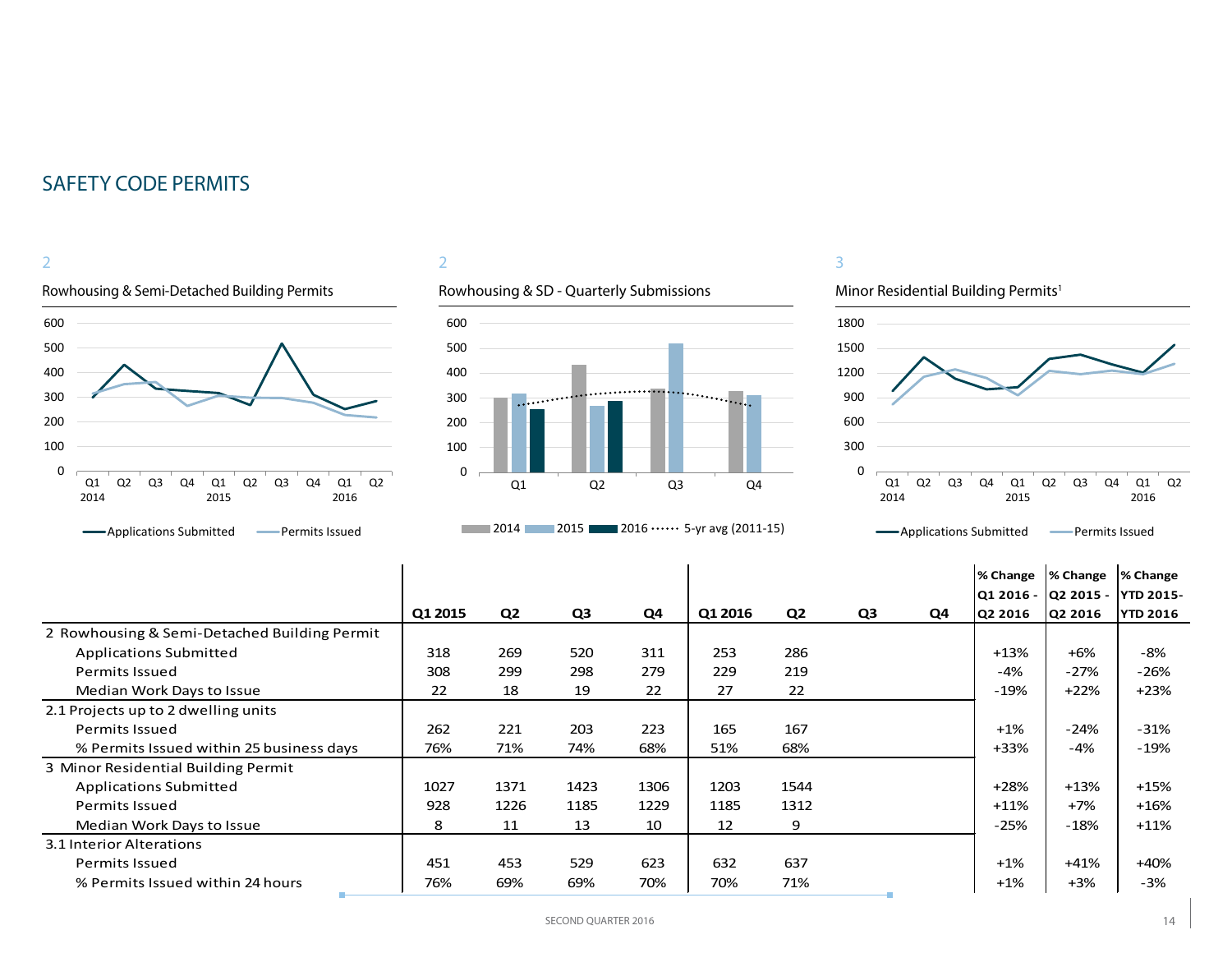### Commercial Final Building Permits2 4 0 150 300 450 600 750 Q1 2014 Q2 Q3 Q4 Q1 2015 Q2 Q3 Q4 Q1 2016 Q2 **-**Applications Submitted **-** Permits Issued

## 4

## Commercial Final - Quarterly Submissions



## 5



|                                         |         |                |                |     |         |                |                |    | % Change   % Change<br> Q1 2016 -  Q2 2015 - |         | % Change<br><b>YTD 2015-</b> |
|-----------------------------------------|---------|----------------|----------------|-----|---------|----------------|----------------|----|----------------------------------------------|---------|------------------------------|
|                                         | Q1 2015 | Q <sub>2</sub> | Q <sub>3</sub> | Q4  | Q1 2016 | Q <sub>2</sub> | Q <sub>3</sub> | Q4 | Q2 2016                                      | Q2 2016 | <b>YTD 2016</b>              |
| 4 Commercial Final BP                   |         |                |                |     |         |                |                |    |                                              |         |                              |
| <b>Applications Submitted</b>           | 549     | 604            | 682            | 513 | 569     | 661            |                |    | +16%                                         | $+9%$   | $+7%$                        |
| <b>Permits Issued</b>                   | 489     | 573            | 586            | 494 | 631     | 523            |                |    | -17%                                         | -9%     | $+9%$                        |
| Median Work Days to Issue               | 33      | 28             | 30             | 36  | 29      | 25             |                |    | $-14%$                                       | $-11\%$ | $-11\%$                      |
| 5 Other Non-Residential Building Permit |         |                |                |     |         |                |                |    |                                              |         |                              |
| <b>Applications Submitted</b>           | 56      | 64             | 45             | 52  | 39      | 63             |                |    | +62%                                         | $-2%$   | $-15%$                       |
| <b>Permits Issued</b>                   | 51      | 55             | 34             | 54  | 38      | 58             |                |    | +53%                                         | $+5%$   | -9%                          |
| Median Work Days to Issue               |         |                |                |     |         |                |                |    | 0%                                           | 0%      | 0%                           |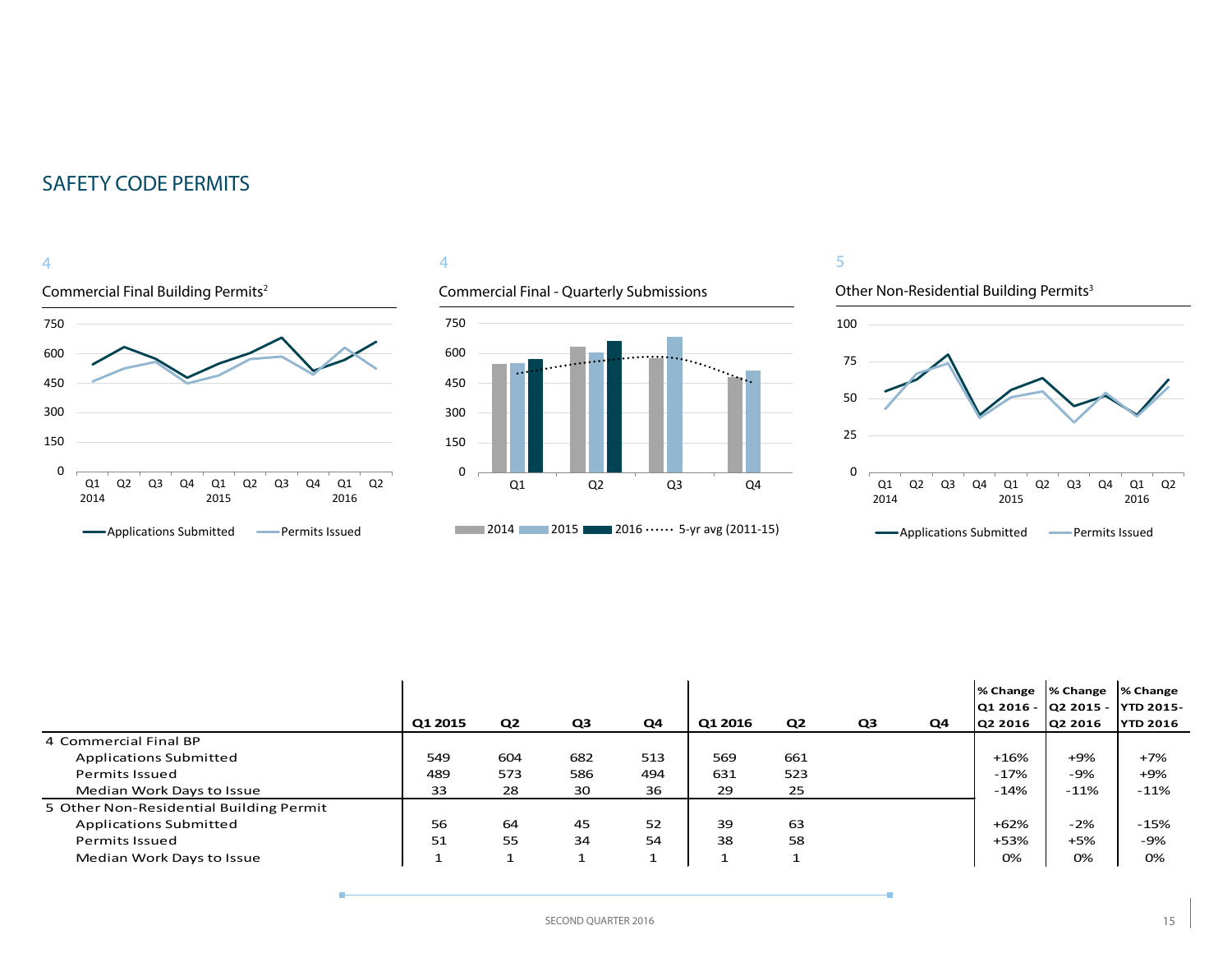6

# HVAC Permits Issued\* 1200 ..................... 600  $\Omega$ Q1 Q2 Q3 Q4 **2014** 2015 2016 0.000 2016 2017 2018 2019 2016

## 7

## Plumbing & Gas Permits Issued



**2014** 2015 2016 0.000 2016 2011-15)

## 8

### Electrical Permits Issued

ó



**2014** 2015 2016  $\cdots$  5-yr avg (2011-15)

|                               |         |                |                |      |         |                |    |    | % Change  | % Change  % Change |                      |
|-------------------------------|---------|----------------|----------------|------|---------|----------------|----|----|-----------|--------------------|----------------------|
|                               |         |                |                |      |         |                |    |    | Q1 2016 - |                    | Q2 2015 -  YTD 2015- |
|                               | Q1 2015 | Q <sub>2</sub> | Q3             | Q4   | Q1 2016 | Q <sub>2</sub> | Q3 | Q4 | Q2 2016   | Q2 2016            | <b>YTD 2016</b>      |
| 6 HVAC Permits*               |         |                |                |      |         |                |    |    |           |                    |                      |
| <b>Applications Submitted</b> | 357     | 298            | 268            | 370  | 523     | 424            |    |    | $-19%$    | $+42%$             | +45%                 |
| <b>Permits Issued</b>         | 347     | 280            | 238            | 359  | 408     | 398            |    |    | $-2%$     | $+42%$             | $+29%$               |
| Median Work Days to Issue     |         |                |                |      |         |                |    |    | 0%        | 0%                 | 0%                   |
| 7 Plumbing & Gas Permits      |         |                |                |      |         |                |    |    |           |                    |                      |
| <b>Applications Submitted</b> | 2951    | 2559           | 3284           | 4641 | 3574    | 2713           |    |    | $-24%$    | $+6%$              | $+14%$               |
| <b>Permits Issued</b>         | 2862    | 2500           | 2991           | 4585 | 3485    | 2659           |    |    | $-24%$    | $+6%$              | $+15%$               |
| Median Work Days to Issue     |         |                |                |      |         |                |    |    | 0%        | 0%                 | 0%                   |
| 8 Electrical Permits          |         |                |                |      |         |                |    |    |           |                    |                      |
| <b>Applications Submitted</b> | 7411    | 8611           | 9755           | 7176 | 5590    | 7918           |    |    | $+42%$    | -8%                | $-16%$               |
| <b>Permits Issued</b>         | 6563    | 8450           | 8664           | 6820 | 5193    | 7680           |    |    | $+48%$    | $-9%$              | -14%                 |
| Median Work Days to Issue     | 3       | $\overline{2}$ | $\overline{2}$ | 2    | 2       |                |    |    | 0%        | 0%                 | $-20%$               |

\*The decline in HVAC Permits is due to the changes made in 2012 to have the Plumbing and Gas section govern replacements and alterations of gas appliances. A Gas Permit is now required for these work processes.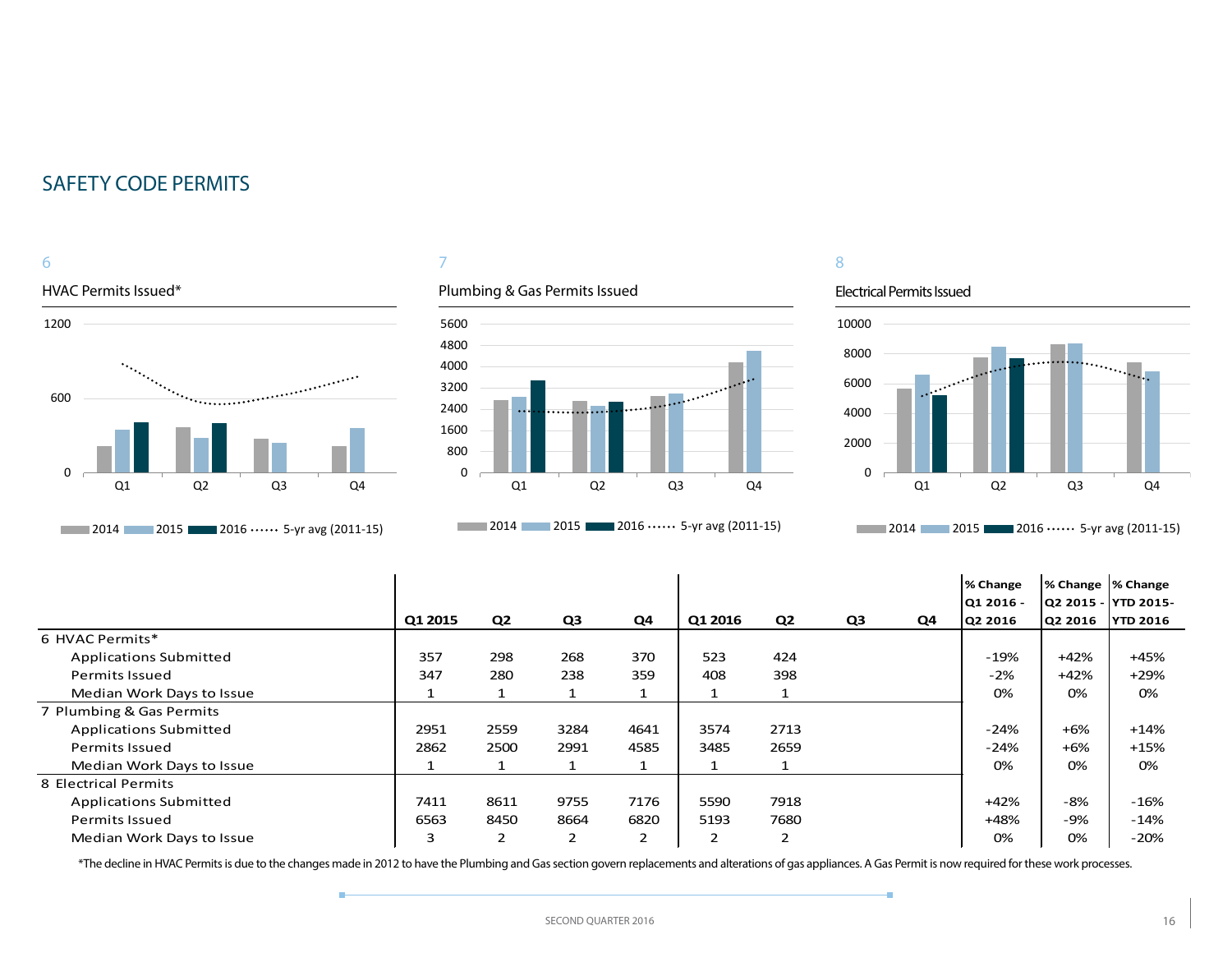## <span id="page-16-0"></span>CERTIFICATES & AGREEMENTS

The Development Services Branch completes various certificates and agreements.

A compliance certificate is a formal response from the City of Edmonton that states that any development on a property, based on a Real Property Report from an Alberta Land Surveyor, meets all regulations of the Zoning Bylaw and/or has been issued any required Development Permits. Compliance certificates also include zoning confirmations and re-stamps.

The City has two levels of compliance service - regular and express. There are significantly higher volumes for regular service requests and response times can vary.

Performance Targets:

Express Service - 95% issued within 3 business days; Regular Service - 95% issued within 10 business days.

## 1

Compliance Certificate - Quarterly Submissions





### 1

Compliance Certificate - Certificates Issued within Target Time, YTD 2016



|                                                |                |                |                |      |         |                |                |    | % Change  | % Change  | % Change         |
|------------------------------------------------|----------------|----------------|----------------|------|---------|----------------|----------------|----|-----------|-----------|------------------|
|                                                |                |                |                |      |         |                |                |    | Q1 2016 - | Q2 2015 - | <b>YTD 2015-</b> |
|                                                | Q1 2015        | Q <sub>2</sub> | Q <sub>3</sub> | Q4   | Q1 2016 | Q <sub>2</sub> | Q <sub>3</sub> | Q4 | Q2 2016   | Q2 2016   | <b>YTD 2016</b>  |
| 1 Compliance Certificate - Total*              |                |                |                |      |         |                |                |    |           |           |                  |
| <b>Applications Submitted</b>                  | 2885           | 3753           | 3881           | 3186 | 2588    | 3130           |                |    | $+21%$    | $-17%$    | $-14%$           |
| Certificates Issued                            | 2631           | 3468           | 3853           | 3196 | 2420    | 2921           |                |    | $+21%$    | $-16%$    | $-12%$           |
| 1.1 Express Certificate                        |                |                |                |      |         |                |                |    |           |           |                  |
| Certificates Issued                            | 363            | 598            | 726            | 537  | 301     | 511            |                |    | +70%      | $-15%$    | $-16%$           |
| Median Work Days to Issue                      | $\overline{2}$ | 2              | 3              | 3    |         | 3              |                |    | +50%      | +50%      | $+25%$           |
| % Certificates Issued within 3 business days   | 88%            | 88%            | 79%            | 79%  | 83%     | 77%            |                |    | $-7%$     | $-13%$    | $-9%$            |
| 1.2 Regular Certificate                        |                |                |                |      |         |                |                |    |           |           |                  |
| Certificates Issued                            | 2268           | 2870           | 2852           | 2445 | 2119    | 2410           |                |    | $+14%$    | $-16%$    | $-12%$           |
| Median Work Days to Issue                      | 6              | 7              |                | 6    | ь       | ⇁              |                |    | $+40%$    | 0%        | $-8%$            |
| % Certificates Issued within 10 business days  | 93%            | 91%            | 91%            | 93%  | 97%     | 95%            |                |    | $-2%$     | $+4%$     | $+4%$            |
| * Including Zoning Confirmations and Re-Stamps |                |                |                |      |         |                |                |    |           |           |                  |

\* Including Zoning Confirmations and Re-Stamps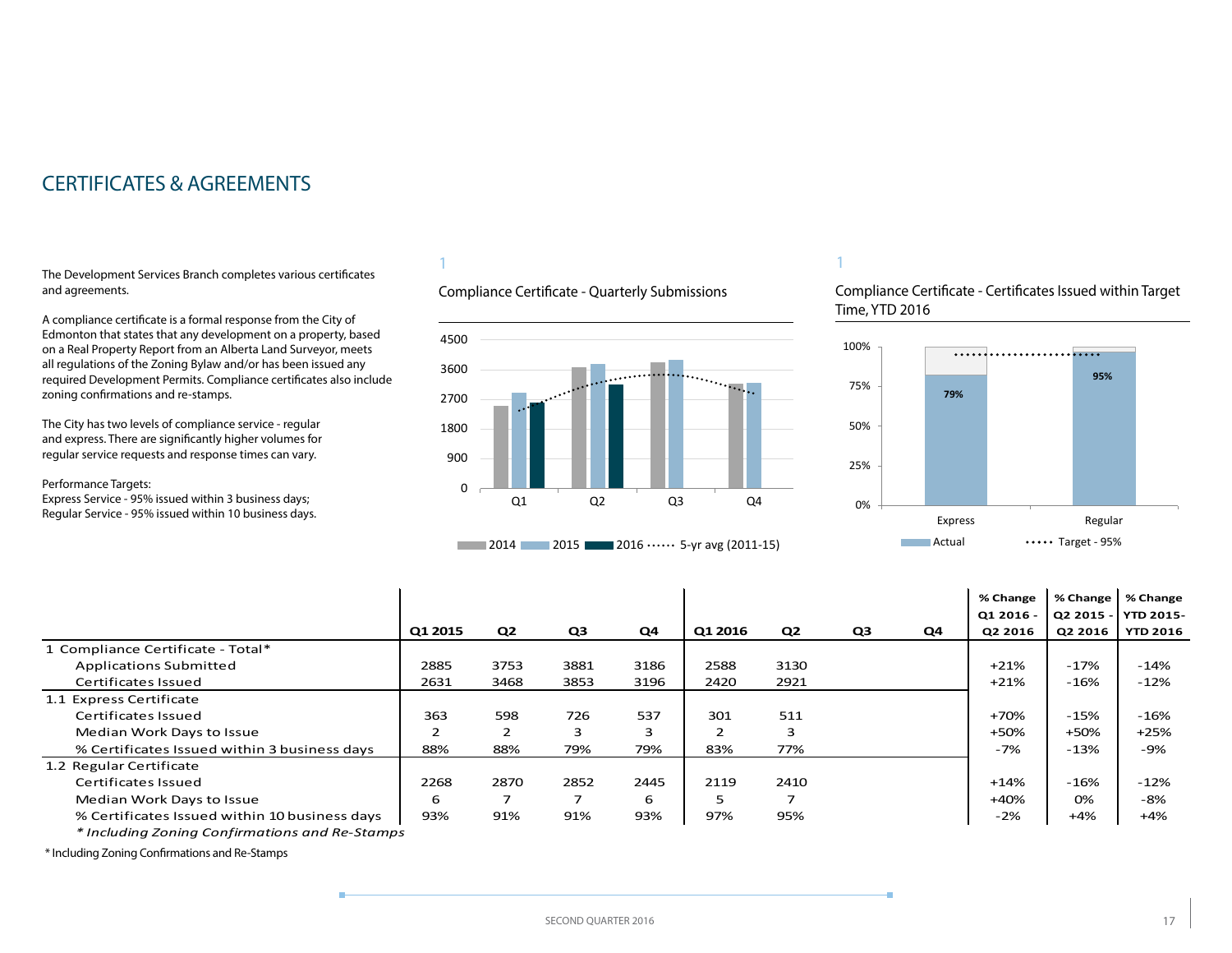## CERTIFICATES & AGREEMENTS

An encroachment agreement is a formal contract between the City and the owner of a property that allows a structure that extends onto City or public property to remain in place. Typically, an encroachment agreement takes a minimum of six weeks to complete. Timelines can increase if the application requires circulation to other civic agencies or has serious issues.

An occupancy certificate is written approval from the City of Edmonton that the building complies with the Zoning Bylaw, meets the requirements of the Alberta Building Code and can be occupied. The reported category only includes daycares and group homes.

## 2

Encroachment Agreements - Quarterly **Submissions** 



### 2

## Encroachment Agreements - Completions



| Applications Submitted | Agreements Completed |  |
|------------------------|----------------------|--|
|------------------------|----------------------|--|

|                               |         |                |     |     |         |     |    |    | % Change                      | % Change | % Change        |
|-------------------------------|---------|----------------|-----|-----|---------|-----|----|----|-------------------------------|----------|-----------------|
|                               |         |                |     |     |         |     |    |    | Q1 2016 - Q2 2015 - YTD 2015- |          |                 |
|                               | Q1 2015 | Q <sub>2</sub> | Q3  | Q4  | Q1 2016 | Q2  | Q3 | Q4 | Q2 2016                       | Q2 2016  | <b>YTD 2016</b> |
| 2 Encroachment Agreement      |         |                |     |     |         |     |    |    |                               |          |                 |
| <b>Applications Submitted</b> | 101     | 152            | 182 | 125 | 112     | 129 |    |    | $+15%$                        | $-15%$   | -5%             |
| <b>Agreements Completed</b>   | 169     | 105            | 81  | 133 | 231     | 120 |    |    | $-48%$                        | $+14%$   | $+28%$          |
| Median Work Days to Complete  | 86      | 66             | 78  | 106 | 110     | 89  |    |    | $-19%$                        | +35%     | $+31%$          |
| 3 Occupancy Certificate       |         |                |     |     |         |     |    |    |                               |          |                 |
| <b>Applications Submitted</b> | 16      | 28             | 26  | 10  | 14      | 17  |    |    | $+21%$                        | -39%     | $-30%$          |
| Certificates Completed        | 18      | 26             | 21  | 11  | 13      | 18  |    |    | +38%                          | $-31%$   | $-30%$          |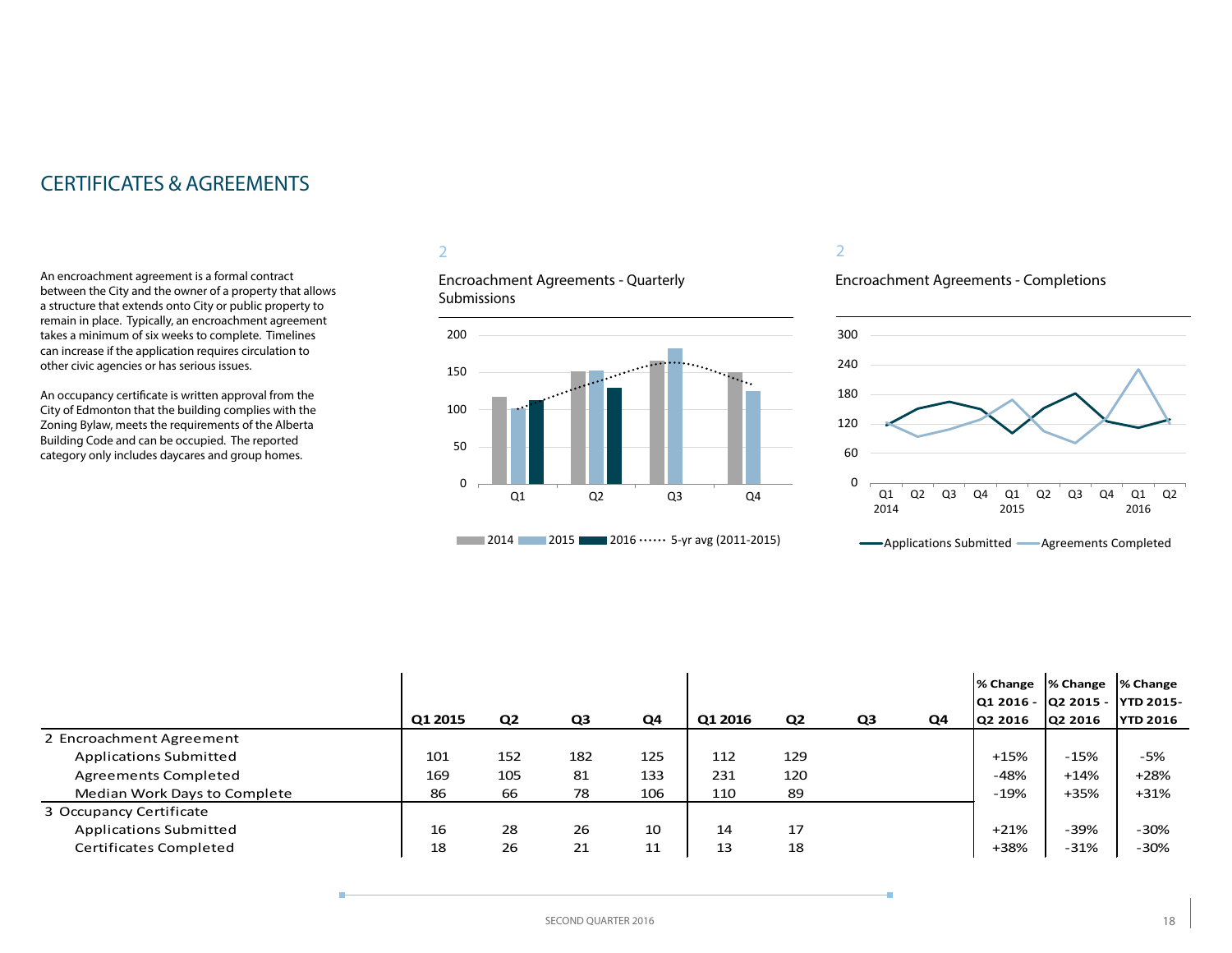## <span id="page-18-0"></span>**LICENSING**

The Development Services Branch manages the issuance of all City of Edmonton business and vehicle for hire licences.

There are nearly 30,000 active businesses operating within the City of Edmonton. The Development Services Branch ensures that new and existing businesses comply with the Business LIcence Bylaw. New businesses require both a business licence and development permit. For complete applications with fees paid on time, a new business licence can be issued within 24 hours. If the application requires referral from Fire Rescue Services, it can take up to 11 business days. Existing businesses must renew their business licence annually.

The Vehicle For Hire program ensures the safe and orderly provision of Vehicle for Hire services in the City through driver licensing, driver screening, vehicle inspections, and enforcement activities. Taxi, limousine, and shuttle businesses, vehicles, and drivers all require a licence to ensure compliance with the Vehicle For Hire Bylaw.

## 1

### Business Licences Issued



## 1

### Business Licences Issued - New vs. Renewed



**WALLET ARE ATTES ISSUED CONTRACTS ARE ARE ATTES** 

|                                       |         |                |                |       |              |      |                |    | % Change  | % Change  | % Change        |
|---------------------------------------|---------|----------------|----------------|-------|--------------|------|----------------|----|-----------|-----------|-----------------|
|                                       |         |                |                |       |              |      |                |    | Q1 2016 - | Q2 2015 - | IYTD 2015-      |
|                                       | Q1 2015 | Q <sub>2</sub> | Q <sub>3</sub> | Q4    | Q1 2016      | Q2   | Q <sub>3</sub> | Q4 | Q2 2016   | Q2 2016   | <b>YTD 2016</b> |
| 1 Business Licensing                  |         |                |                |       |              |      |                |    |           |           |                 |
| New Licences Issued                   | 1571    | 1688           | 1651           | 1530  | 1826         | 1751 |                |    | $-4%$     | $+4%$     | $+10%$          |
| Licences Renewed                      | 7181    | 5425           | 4846           | 10268 | 7426         | 5947 |                |    | $-20%$    | $+10%$    | +6%             |
| <b>Total Business Licences Issued</b> | 8752    | 7113           | 6497           | 11798 | 9252         | 7698 |                |    | $-17%$    | $+8%$     | $+7%$           |
| 1.1 New licences (w/o referral)       |         |                |                |       |              |      |                |    |           |           |                 |
| Licences Submitted and Issued         | 1337    | 1539           | 1489           | 1251  | 1624         | 1792 |                |    | $+10%$    | $+16%$    | $+19%$          |
| % Issued within 24 hours              | 57%     | 48%            | 49%            | 51%   | 49%          | 41%  |                |    | $-16%$    | $-15%$    | $-14%$          |
| 1.2 New licences (require referral)   |         |                |                |       |              |      |                |    |           |           |                 |
| Licences Submitted and Issued         | 398     | 386            | 460            | 378   | 395          | 428  |                |    | $+8%$     | $+11%$    | +5%             |
| % Issued within 11 business days      | 36%     | 12%            | 13%            | 20%   | 15%          | 35%  |                |    | $+133%$   | +192%     | $+4%$           |
| 2 Vehicle for Hire                    |         |                |                |       |              |      |                |    |           |           |                 |
| <b>Broker Licences Issued</b>         | 18      | 62             | 12             | 8     |              | 52   |                |    | +5100%    | $-16%$    | $-34%$          |
| Driver Licences Issued                | 570     | 476            | 436            | 445   | 202          | 716  |                |    | +254%     | $+50%$    | $-12%$          |
| Vehicle Licences Issued               | 159     | 1415           | 22             | 30    | $\mathbf{1}$ | 1480 |                |    | +147900%  | $+5%$     | -6%             |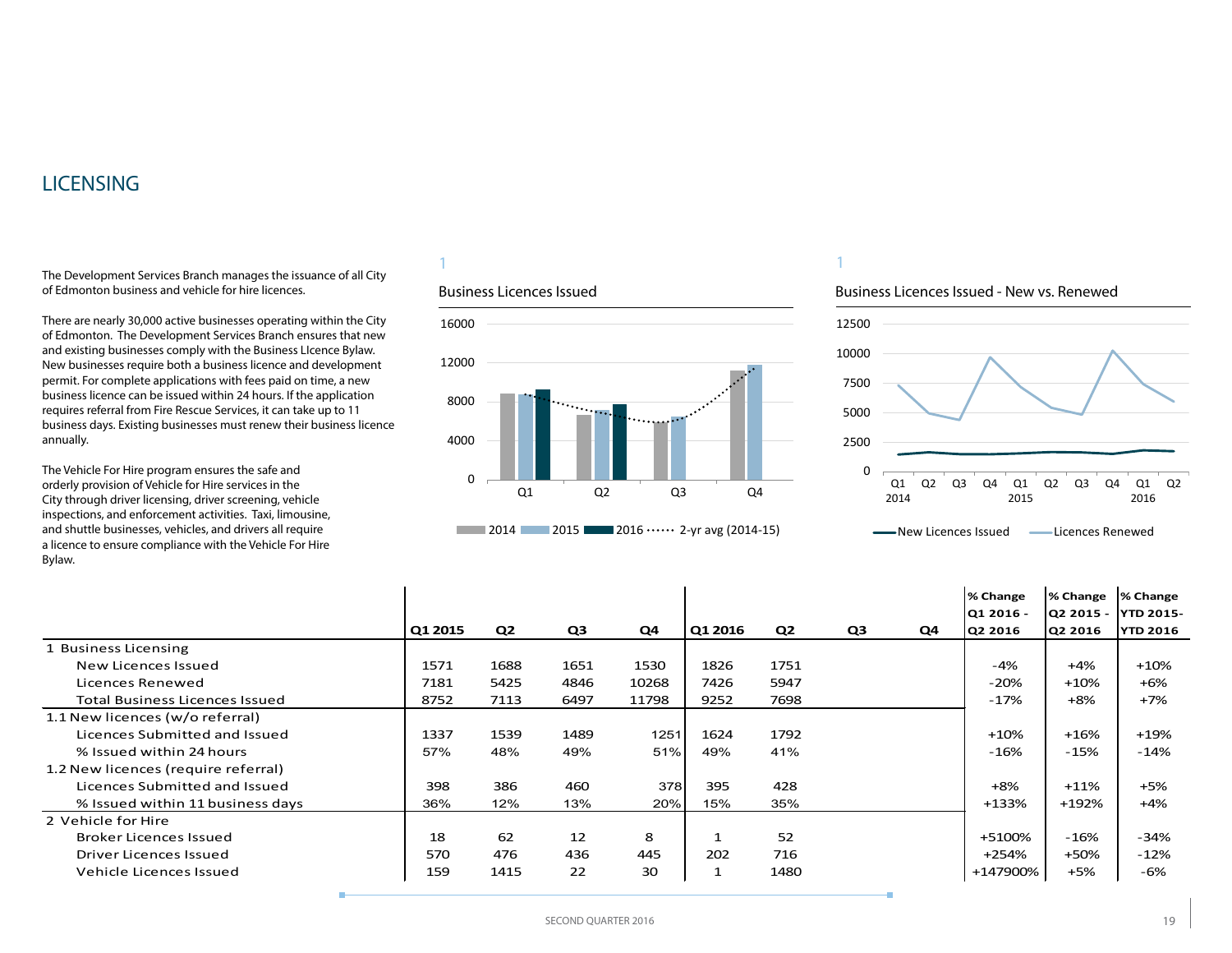## <span id="page-19-0"></span>DEVELOPMENT COMPLIANCE

Where citizen activities or property conditions don't comply with the Zoning Bylaw, Development Services Branch employees provide education, warnings, inspections and may apply penalties.

The Development Compliance team was established within the Branch in 2010 to deal effectively with zoning compliance issues. The team responds to complaints that require diplomacy, discretion, professionalism, and resolution-based actions to aid the City with the enforcement of the Zoning Bylaw.

Compliance jobs are created when a Zoning Bylaw complaint is made. Branch employees contact the individual responsible and conduct at least one inspection to ensure that the compliance issue is resolved. The Branch may also conduct proactive inspections before a complaint is made. Multiple inspections may be required for each job. A compliance job is completed when the issue has been resolved and full compliance with the Zoning Bylaw is attained. Thus, completion timelines are dependent on the length of time that it takes an individual to correct the violation.

## 1

## Compliance Jobs Created



### **Compliance Jobs Created Compliance Jobs Completed**

## 1

### Compliance Jobs Completed



|                           |         |                |                |     |         |                |    |    | % Change  % Change  % Change   |         |                 |
|---------------------------|---------|----------------|----------------|-----|---------|----------------|----|----|--------------------------------|---------|-----------------|
|                           |         |                |                |     |         |                |    |    | Q1 2016 -  Q2 2015 -  YTD 2015 |         |                 |
|                           | Q1 2015 | Q <sub>2</sub> | Q <sub>3</sub> | Q4  | Q1 2016 | Q <sub>2</sub> | Q3 | Q4 | Q2 2016                        | Q2 2016 | <b>YTD 2016</b> |
| L Development Compliance  |         |                |                |     |         |                |    |    |                                |         |                 |
| Compliance Jobs Created   | 468     | 596            | 702            | 431 | 522     | 631            |    |    | $+21%$                         | $+6%$   | $+8%$           |
| Compliance Jobs Completed | 623     | 563            | 807            | 768 | 648     | 425            |    |    | $-34%$                         | $-25%$  | $-10%$          |
| Median Days to Complete   | 139     | 107            | 139            | 79  | 119     | 53             |    |    | -55%                           | $-50%$  | $-30%$          |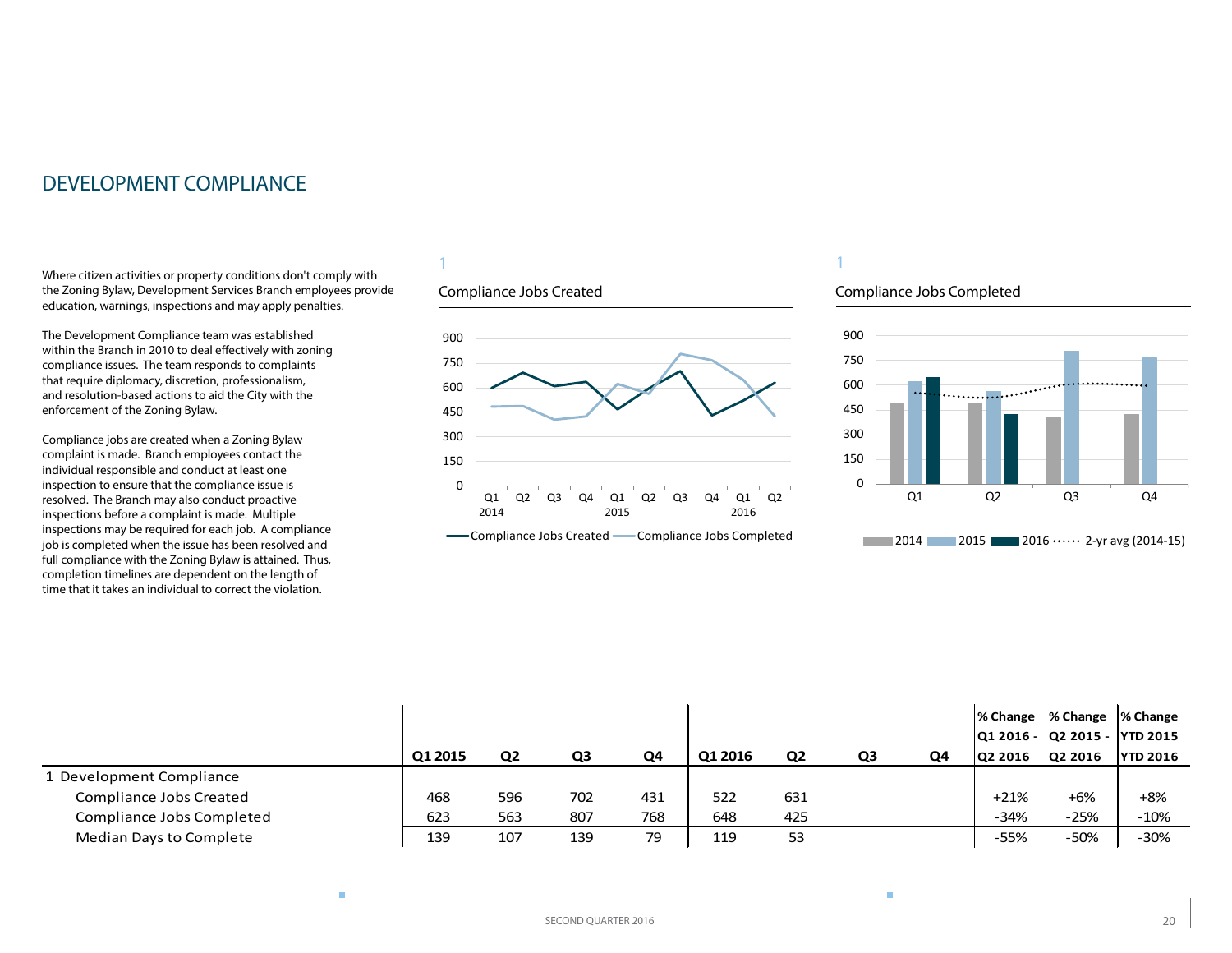## <span id="page-20-0"></span>CUSTOMER SERVICE

Located on the 5th floor of HSBC Bank Place, the Permits and Licensing Service Centre (PLSC) provides a wide range of services to residents and development industry representatives. PLSC staff ensure that licences and permits move efficiently through each stage of the City's process, from application intake and approval, to payment and records management. This includes in-person issuance of minor permits and licences, answering customer inquiries, and processing payments for the majority of City of Edmonton fees, fines, and taxes.

The PLSC assists over 10,000 walk-in customers each quarter. One performance target is to have at least 80% of walk-in customers wait less than 15 minutes before being served. Service Level is defined as the percentage of walk-in customers with wait time under 15 minutes.

Development Services employees are responsible for resolving any 311 phone call inquiries related to Development Services business offerings that 311 agents can not address. A CRM (Customer Relationship Management) ticket is issued for each inquiry. Most tickets are responded to within two business days.

## 1

## Walk-in Customer Service



|                                                       |         |                |       |       |         |                |    |    | l% Change                      | % Change  % Change |                 |
|-------------------------------------------------------|---------|----------------|-------|-------|---------|----------------|----|----|--------------------------------|--------------------|-----------------|
|                                                       |         |                |       |       |         |                |    |    | Q1 2016 -  Q2 2015 -  YTD 2015 |                    |                 |
|                                                       | Q1 2015 | Q <sub>2</sub> | Q3    | Q4    | Q1 2016 | Q <sub>2</sub> | Q3 | Q4 | <b>O2 2016</b>                 | 02 2016            | <b>YTD 2016</b> |
| 1 Walk-in Customer Service                            |         |                |       |       |         |                |    |    |                                |                    |                 |
| Number of Walk-in Customers                           | 14598   | 19768          | 18851 | 14178 | 11832   | 17519          |    |    | +48%                           | $-11%$             | $-15%$          |
| % of Walk-in Customers with wait time under 15 minute | 90%     | 75%            | 75%   | 85%   | 84%     | 76%            |    |    | $-10%$                         | $+1%$              | $-3%$           |
| 2 CRM Tickets                                         |         |                |       |       |         |                |    |    |                                |                    |                 |
| <b>Tickets Resolved</b>                               | 11984   | 14032          | 13546 | 12090 | 8501    | 8398           |    |    | $-1%$                          | $-40%$             | $-35%$          |
| % of Tickets Resolved On Time                         | 93%     | 92%            | 92%   | 89%   | 90%     | 84%            |    |    | $-7%$                          | -9%                | $-6%$           |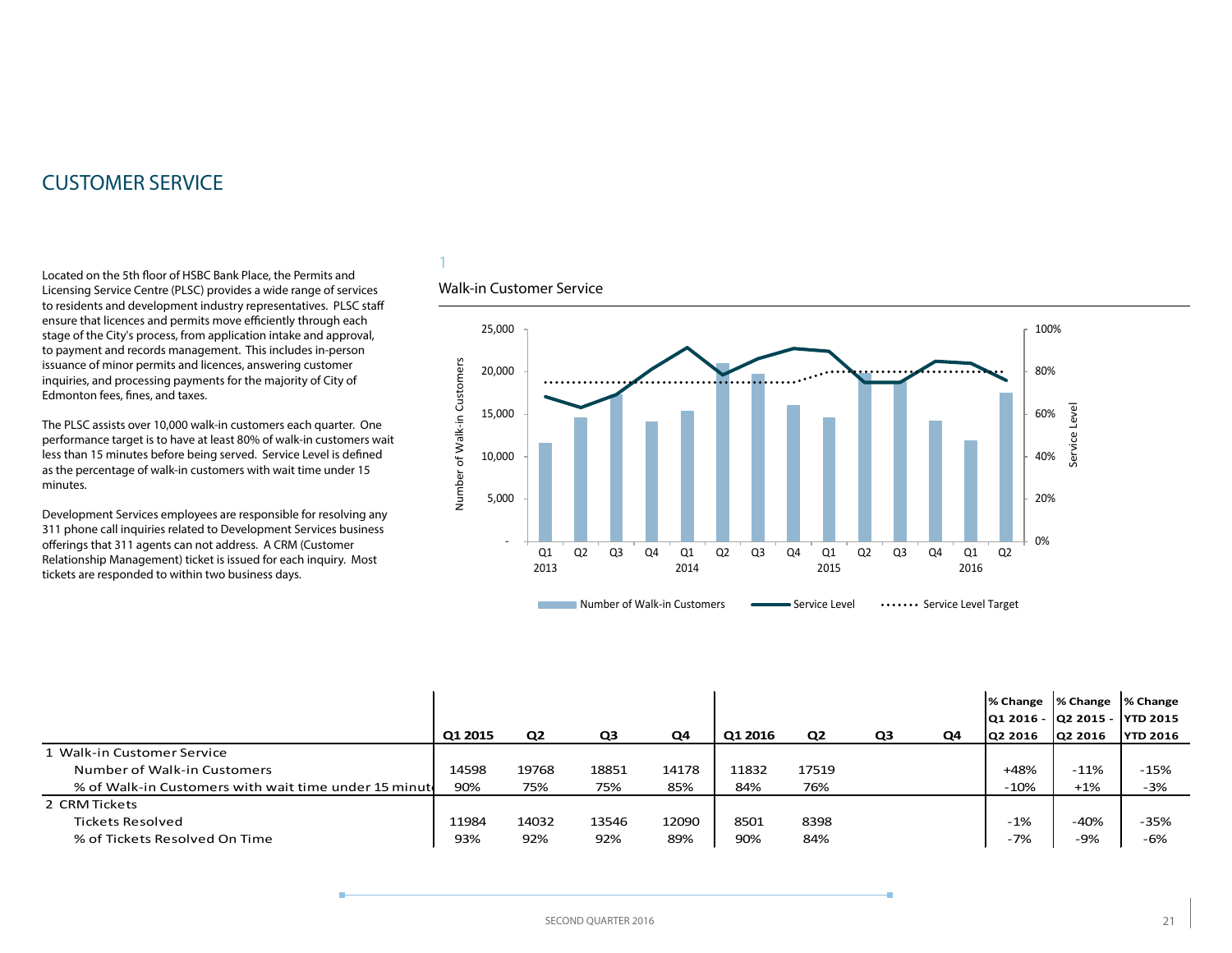## <span id="page-21-0"></span>FINANCIALS

The Development Services Branch implemented a cost recovery business model in 2010 to achieve long-term financial sustainability and enhanced, accountable service levels for revenue generating planning services. The full cost recovery model ensures that revenue collected for the processing of applications is directly and indirectly attributed to the delivery of those services. This includes corporate support costs as well as providing for investment in service improvement initiatives.

The Development Services Reserve Fund was established to balance revenue and expenditure streams over the long term. The target reserve balance is equal to 75 per cent of annual operating expenditures.

The full cost recovery model and reserve fund ensure that services are responsive to client needs in the short and long term. The Branch reached full cost recovery by the end of 2012. Transfers to other City branches that provide support for Development Services business offerings represent over 30 per cent of operating expenditures.





### Development Services Expenditures: Jan - June 2016





### Quarterly Branch Revenue, Expenditures, and Reserve Fund Balance<sup>1,2,3</sup>